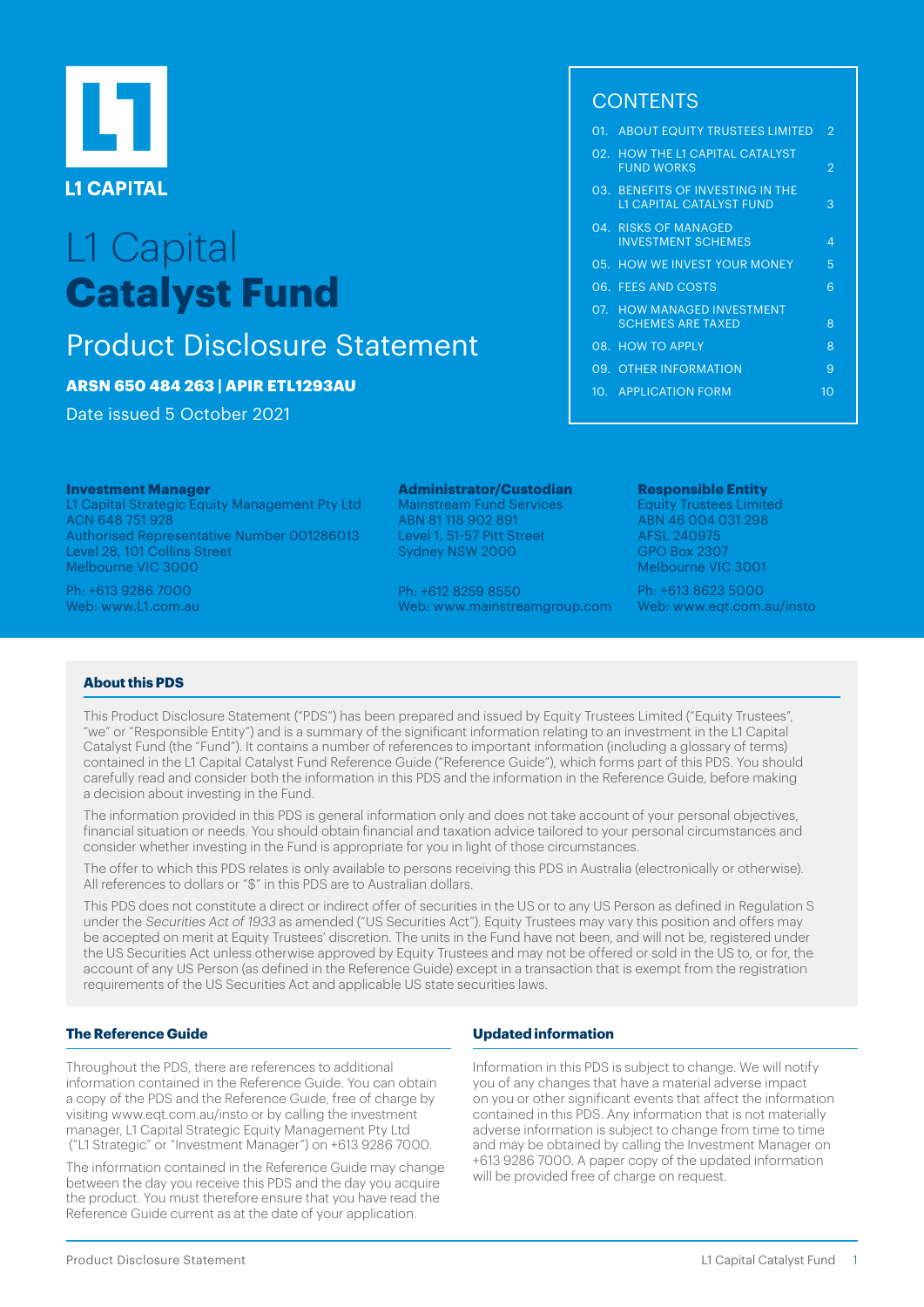<span id="page-1-0"></span>01. About Equity Trustees Limited

#### **1.1 The Responsible Entity**

#### **Equity Trustees Limited**

Equity Trustees Limited ABN 46 004 031 298 AFSL 240975, a subsidiary of EQT Holdings Limited ABN 22 607 797 615, which is a public company listed on the Australian Securities Exchange (ASX: EQT), is the Fund's responsible entity and issuer of this PDS. Established as a trustee and executorial service provider by a special Act of the Victorian Parliament in 1888, today Equity Trustees is a dynamic financial services institution which continues to grow the breadth and quality of products and services on offer.

Equity Trustees' responsibilities and obligations as the Fund's responsible entity are governed by the Fund's constitution ("Constitution"), the Corporations Act and general trust law. Equity Trustees has appointed L1 Capital Strategic Equity Management Pty Ltd (ACN 648 751 928) as the investment manager of the Fund. Equity Trustees has appointed a custodian to hold the assets of the Fund. The custodian has no supervisory role in relation to the operation of the Fund and is not responsible for protecting your interests.

#### **1.2 The Investment Manager**

#### **L1 Capital Strategic Equity Management Pty Ltd**

The Investment Manager (authorised representative number 001286013) is an investment manager established as a joint venture between the parent company of L1 Capital Pty Ltd ("L1 Capital") and senior members of the L1 Capital Strategic Equity Management Pty Ltd investment team.

L1 Capital is a global investment manager with funds under management of approximately AUD\$4.5 billion. L1 Capital currently manages capital for a range of investors including large superannuation funds, pension funds, financial planning groups, asset consultants, family offices, high net worth individuals and retail investors. L1 Capital was founded in 2007 by Mark Landau and Raphael Lamm. Over time, L1 Capital has launched a range of funds within the L1 Capital Group ("L1 Group"), under the L1 Capital banner and through joint ventures.

L1 Strategic was established in 2021 and is 100% owned by its investment team and the L1 Group.

L1 Strategic and L1 Capital have a consistent investment philosophy and process and a complementary investment style.

The Investment Manager is led by James Hawkins. The Investment Committee will comprise James Hawkins, Raphael Lamm and Mark Landau and the Fund will only invest with unanimous approval from the Investment Committee. The Investment Manager aims to increase and accelerate long term value through taking an activist investment approach.

L1 Capital provides operational and client servicing support to the Investment Manager, enabling the investment team to focus on investing.

## 02. How the L1 Capital Catalyst Fund works

The Fund is a registered managed investment scheme governed by the Constitution. The Fund comprises assets which are acquired in accordance with the Fund's investment strategy. Direct investors receive Units when they invest. In general, each Unit represents an equal interest in the assets of the Fund subject to liabilities; however, it does not give investors an interest in any particular asset of the Fund.

If you invest in the Fund through an IDPS (as defined in the Reference Guide) you will not become an investor in the Fund. The operator or custodian of the IDPS will be the investor entered in the Fund's register and will be the only person who is able to exercise the rights and receive the benefits of a direct investor. Your investment in the Fund through an IDPS will be governed by the terms of your IDPS and you should direct any queries and requests relating to your investment to your IDPS Operator. The Responsible Entity will however allow IDPS investors to access its dispute resolution process as if they were direct investors. Unless otherwise stated, the information in the PDS applies to direct investors.

#### **2.1 Applying for Units**

You can acquire Units by completing the Application Form that accompanies this PDS. The minimum initial investment amount for the Fund is \$25,000.

Completed Application Forms should be sent along with your identification documents (if applicable) to:

L1 Capital Catalyst Fund c/o Mainstream GPO Box 4968 Sydney NSW 2001

Or by fax to +612 8244 1916

Or by email to L1@Mainstreamgroup.com

Please note that cash and cheques cannot be accepted.

We reserve the right to accept or reject applications in whole or in part at our discretion. We have the discretion to delay processing applications where we believe this to be in the best interest of the Fund's investors.

The price at which Units are acquired is determined in accordance with the Constitution ("Application Price"). The Application Price on a Business Day (as defined in the Reference Guide) will be, in general terms, equal to the Net Asset Value ("NAV") of the Fund, divided by the number of Units on issue and adjusted for transaction costs ("Buy Spread"). At the date of this PDS, the Buy Spread is 0.15%.

The Application Price will vary as the market value of assets in the Fund rises or falls. Any interest earned on application money will be paid to the Fund.

#### **2.2 Making additional investments**

You can make additional investments into the Fund at any time by sending us your additional investment amount together with a completed Additional Application Request form. The minimum additional investment into the Fund is \$5,000.

#### **2.3 Distributions**

An investor's share of any distributable income is calculated in accordance with the Constitution and is generally based on the number of Units held by the investor at the end of the Distribution Period.

The Fund usually distributes income semi-annually however, Equity Trustees may change the distribution frequency without notice. Distributions are calculated effective the last day of each Distribution Period and are normally paid to investors as soon as practicable after the Distribution Calculation Date.

Investors in the Fund can indicate a preference to have their distribution:

- § reinvested back into the Fund; or
- directly credited to their Australian domiciled bank account.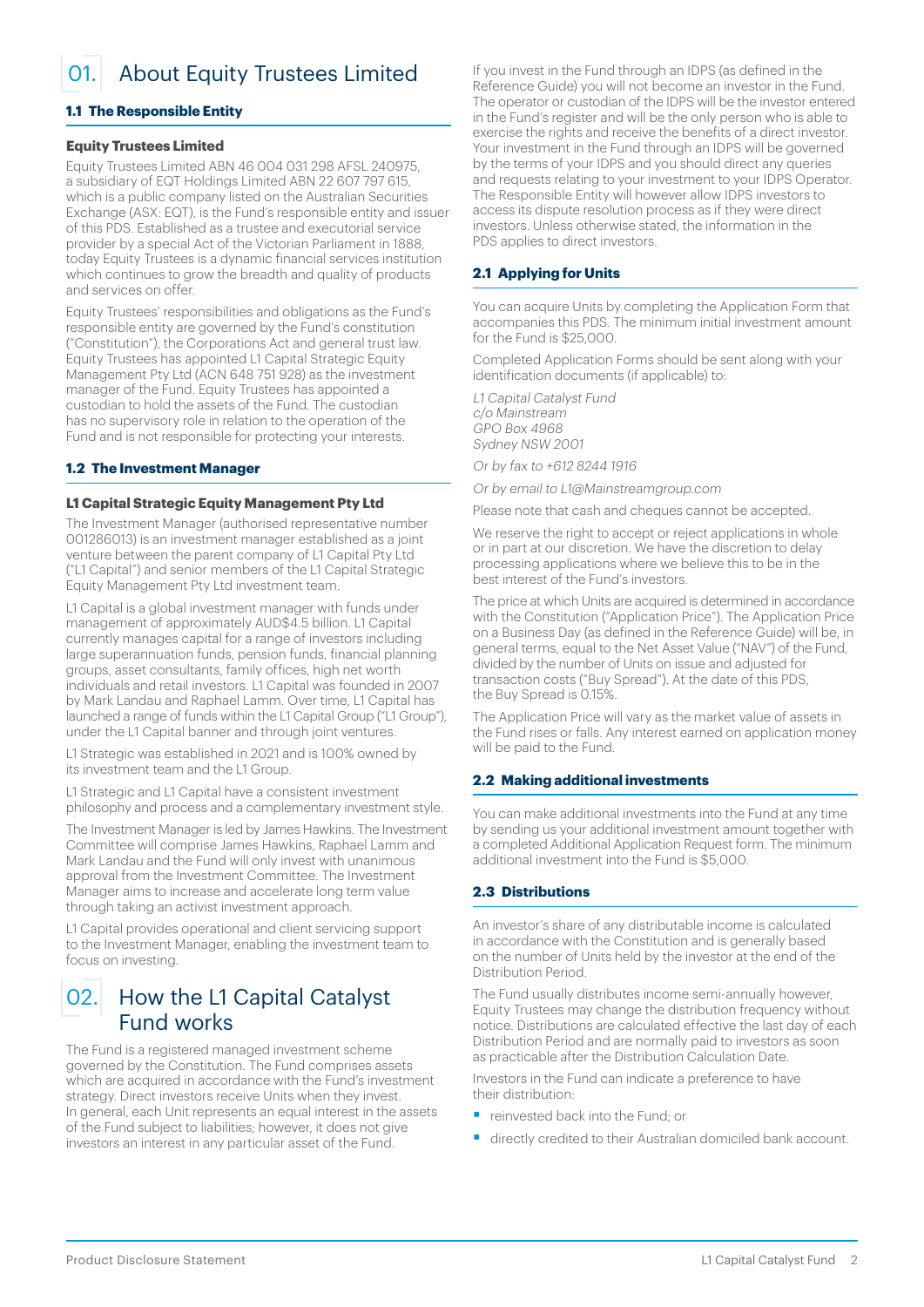<span id="page-2-0"></span>Investors who do not indicate a preference will have their distributions automatically reinvested. Applications for reinvestment will be taken to be received immediately after the relevant Distribution Period. There is no Buy Spread on distributions that are reinvested.

In some circumstances, the Constitution may allow for an investor's withdrawal proceeds to be taken to include a component of distributable income.

Indirect Investors should review their IDPS Guide for information on how and when they receive any income distribution.

#### **2.4 Access to your money**

The Fund is intended to be liquid and investors in the Fund can generally seek to withdraw their investment on any Business Day by completing a written request to withdraw from the Fund and mailing it to:

L1 Capital Catalyst Fund c/o Mainstream GPO Box 4968, Sydney NSW 2001

Or by fax to +612 8244 1916

Or by email to L1@Mainstreamgroup.com

The minimum withdrawal amount for the Fund is \$10,000. Once we receive and accept your withdrawal request, we may act on your instruction without further enquiry if the instruction bears your account number or investor details and your (apparent) signature(s), or your authorised signatory's (apparent) signature(s).

Withdrawal requests are processed on each Business Day and Equity Trustees will generally allow an investor to access their withdrawal proceeds within 10 days of acceptance of a withdrawal request by transferring the withdrawal proceeds to such investors' nominated bank account. However, Equity Trustees is allowed to reject withdrawal requests, and also to make payment up to 21 days after acceptance of a request (which may be extended in certain circumstances) as outlined in the Constitution and Reference Guide.

We reserve the right to accept or reject withdrawal requests in whole or in part at our discretion.

The price at which Units are withdrawn is determined in accordance with the Constitution ("Withdrawal Price"). The Withdrawal Price on a Business Day is in general terms, equal to the NAV of the Fund, divided by the number of Units on issue and adjusted for transaction costs ("Sell Spread"). At the date of this PDS, the Sell Spread is 0.15%.

The Withdrawal Price will vary as the market value of assets in the Fund rises or falls.

Equity Trustees reserves the right to fully redeem your investment if your investment balance in the Fund falls below \$10,000 as a result of processing your withdrawal request. In certain circumstances, for example, when there is a freeze on withdrawals, where accepting a withdrawal is not in the best interests of investors in the Fund including due to one or more circumstances outside its control or where the Fund is not liquid (as defined in the Corporations Act), Equity Trustees can deny or suspend a withdrawal request and you may not be able to withdraw your funds in the usual processing times or at all. When the Fund is not liquid, an investor can only withdraw when Equity Trustees makes a withdrawal offer to investors in accordance with the Corporations Act. Equity Trustees is not obliged to make such offers.

If you are an Indirect Investor, you need to provide your withdrawal request directly to your IDPS Operator. The time to process a withdrawal request will depend on the particular IDPS Operator and the terms of the IDPS.

#### **2.5 Unit pricing discretions policy**

Equity Trustees has developed a formal written policy in relation to the guidelines and relevant factors taken into account when exercising any discretion in calculating Unit prices (including determining the value of the assets and liabilities). A copy of the policy and, where applicable and to the extent required, any other relevant documents in relation to the policy will be made available free of charge on request.

#### **2.6 Additional information**

If and when the Fund has 100 or more direct investors, it will be classified by the Corporations Act as a 'disclosing entity'. As a disclosing entity, the Fund will be subject to regular reporting and disclosure obligations. Investors would then have a right to obtain a copy, free of charge, of any of the following documents:

- the most recent annual financial report lodged with ASIC ("Annual Report");
- any subsequent half yearly financial report lodged with ASIC after the lodgement of the Annual Report; and
- any continuous disclosure notices lodged with ASIC after the Annual Report but before the date of this PDS.

Equity Trustees will comply with any continuous disclosure obligation by lodging documents with ASIC as and when required.

Copies of these documents lodged with ASIC in relation to the Fund may be obtained from ASIC through ASIC's website.

#### **Further reading**

You should read the important information in the Reference Guide about "How the Fund works" in section 1. Specifically, subsection 1.1 titled "Investing in the Fund" for application cut-off times and application terms, subsection 1.2 titled "Managing your investment" for authorised signatories and reports and subsection 1.3 titled "Withdrawing your investment from the Fund" for withdrawal cut-off times, withdrawal terms and withdrawal restrictions before making a decision.

Go to the Reference Guide which is available at [www.eqt.com.au/insto](http://www.eqt.com.au/insto) and [www.L1.com.au.](http://www.L1.com.au) The material relating to these matters may change between the time when you read this PDS and the day when you acquire the product.

03. Benefits of investing in the L1 Capital Catalyst Fund

Significant benefits and features of investing in the Fund include:

- Access to an experienced investment team that implements a disciplined investment process aimed at increasing and accelerating long term value through taking an activist investment approach;
- **•** Prudent risk management; and
- Participation in any capital appreciation and income distributions of the Fund.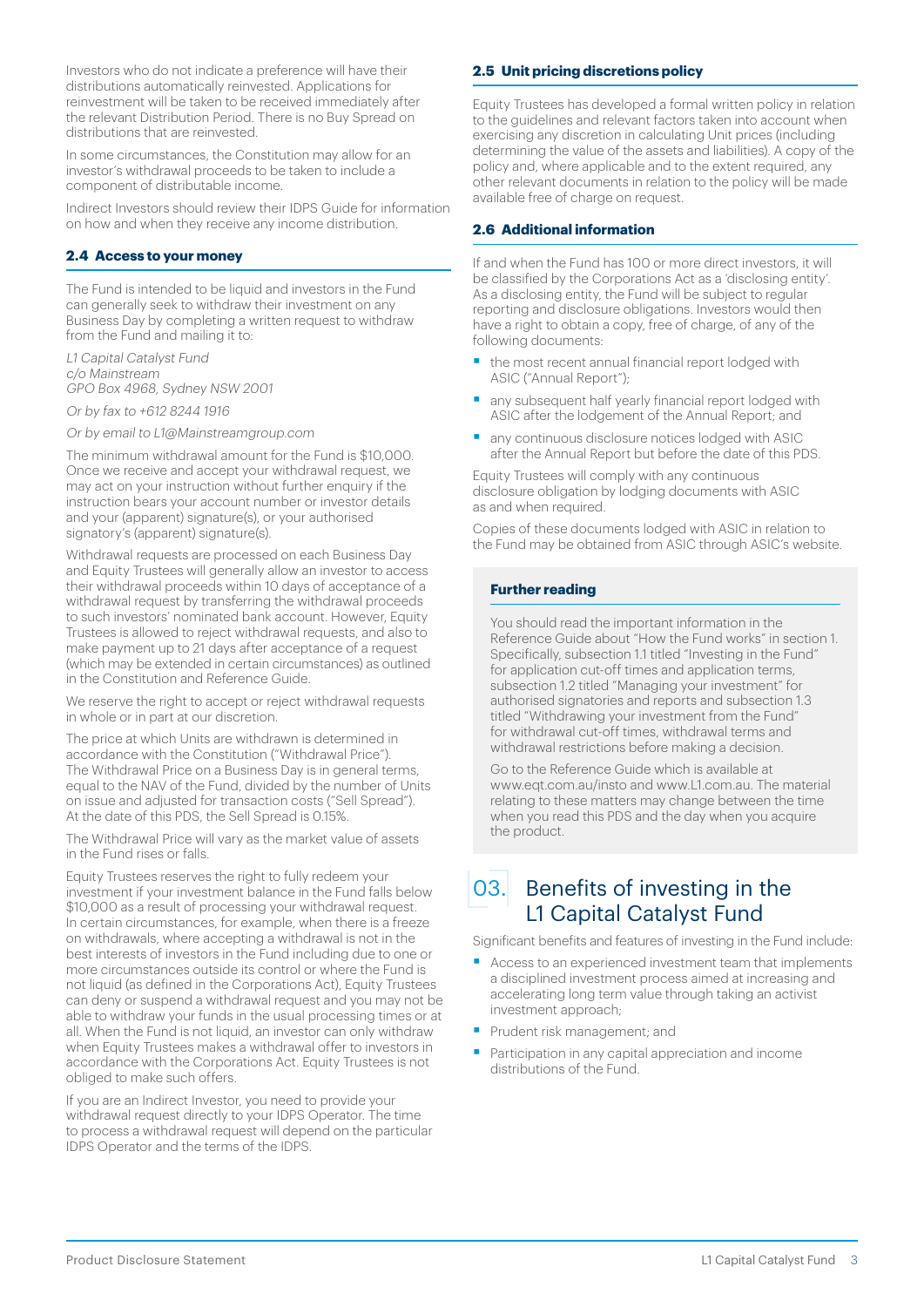<span id="page-3-0"></span>

## 04. Risks of managed investment schemes

All investments carry risks. Different investment strategies may carry different levels of risk, depending on the assets acquired under the strategy. Assets with the highest long-term returns may also carry the highest level of short-term risk. The significant risks below should be considered in light of your risk profile when deciding whether to invest in the Fund. Your risk profile will vary depending on a range of factors, including your age, the investment time frame (how long you wish to invest for), your other investments or assets and your risk tolerance.

The Responsible Entity and the Investment Manager do not guarantee the liquidity of the Fund's investments, repayment of capital or any rate of return or the Fund's investment performance. The value of the Fund's investments will vary.

Returns are not guaranteed and you may lose money by investing in the Fund. The level of returns will vary and future returns may differ from past returns. Laws affecting managed investment schemes may change in the future. The structure and administration of the Fund is also subject to change.

In addition, we do not offer advice that takes into account your personal financial situation, including advice about whether the Fund is suitable for your circumstances. If you require personal financial or taxation advice, you should contact a licensed financial adviser and/or taxation adviser.

#### **4.1 Fund risk**

Fund risk refers to specific risks associated with the Fund, such as termination and changes to fees and expenses. An investment in the Fund is governed by the terms of the Constitution and this PDS, each as amended from time to time.

The Responsible Entity may elect, in accordance with the Constitution and the Corporations Act, to terminate the Fund.

#### **4.2 Investment strategy risk**

Investment in the Fund carries the risks that the Investment Manager's strategies might not be successful. There is no guarantee that the investment strategy of the Fund will meet its objectives.

#### **4.3 Equity funds risk**

The value of the equity securities the Fund holds, directly or indirectly, may decrease in response to the risks to which that particular company is itself exposed such as changes in management, actions of competitors and regulators, changes in technology and market trends. The company's value may also decrease in response to general market, business and economic conditions which may cause the Fund's Unit price to decrease.

#### **4.4 Market risk**

Markets are subject to a host of factors, including economic conditions, government regulations, market sentiment, local and international political events and environmental and technological issues. Market risk may have different impacts on each investment and investment style.

Any investment made in a specific group of assets is exposed to the universal risks of that asset market. However, there can be no guarantee that losses equivalent to or greater than the overall market will not be incurred as a result of investing in such assets.

#### **4.5 International investments risk**

The Fund will invest in investments that have exposure to a range of international economies, currencies and tax regimes. Global and country specific macroeconomic factors may

impact the Fund's international exposure. Governments may intervene in markets, industries, and companies and may alter tax and legal regimes and may act to prevent or limit the repatriation of foreign capital. Such interventions may impact the Fund's return.

#### **4.6 Currency risk**

Investments in securities which are denominated in foreign currencies give rise to foreign currency exposure. This means that the value of these investments will vary depending on changes in currency exchange rates.

#### **4.7 Limited diversification risk**

The Investment Manager intends to diversify the Fund's investments as it deems appropriate and consistent with the Fund's investment objective. If the Fund's investment portfolio is concentrated in a small number of investments, the portfolio will be subject to a greater level of volatility.

#### **4.8 Performance fee risk**

Subject to the performance of the Fund, the Investment Manager may be entitled to receive a performance fee. The performance fee may create an incentive for the Investment Manager to make investments that are riskier or more speculative than would be the case in the absence of a fee based on the performance of the Fund.

#### **4.9 Operational risk**

Operational risk includes those risks which arise from carrying on a funds management business. The operation of the Fund requires the Responsible Entity, Investment Manager, Custodian, and other service providers to implement sophisticated systems and procedures. Some of these systems and procedures are specific to the operation of the Fund. Inadequacies with these systems and procedures or the people operating them could lead to a problem with the Fund's operation and result in a decrease in the value of Units.

#### **4.10 Regulatory risk**

Changes to laws and regulations governing financial markets and instruments could have adverse implications for your investment in the Fund.

#### **4.11 Key person risk**

The Fund's performance is dependent on the expertise and decisions of the Responsible Entity and the Investment Manager. As such, there is a risk that changes in key personnel of the Responsible Entity and/or the Investment Manager may negatively impact Fund performance.

#### **4.12 Pandemic and other unforeseen event risk**

Health crises, such as pandemic and epidemic diseases, as well as other catastrophes that interrupt the expected course of events, such as natural disasters, war or civil disturbance, acts of terrorism, power outages and other unforeseeable and external events, and the public response to or fear of such diseases or events, have and may in the future have an adverse effect on the economies and financial markets either in specific countries or worldwide and consequently on the value of the Fund's investments. Further, under such circumstances the operations, including functions such as trading and valuation, of the Investment Manager and other service providers could be reduced, delayed, suspended or otherwise disrupted.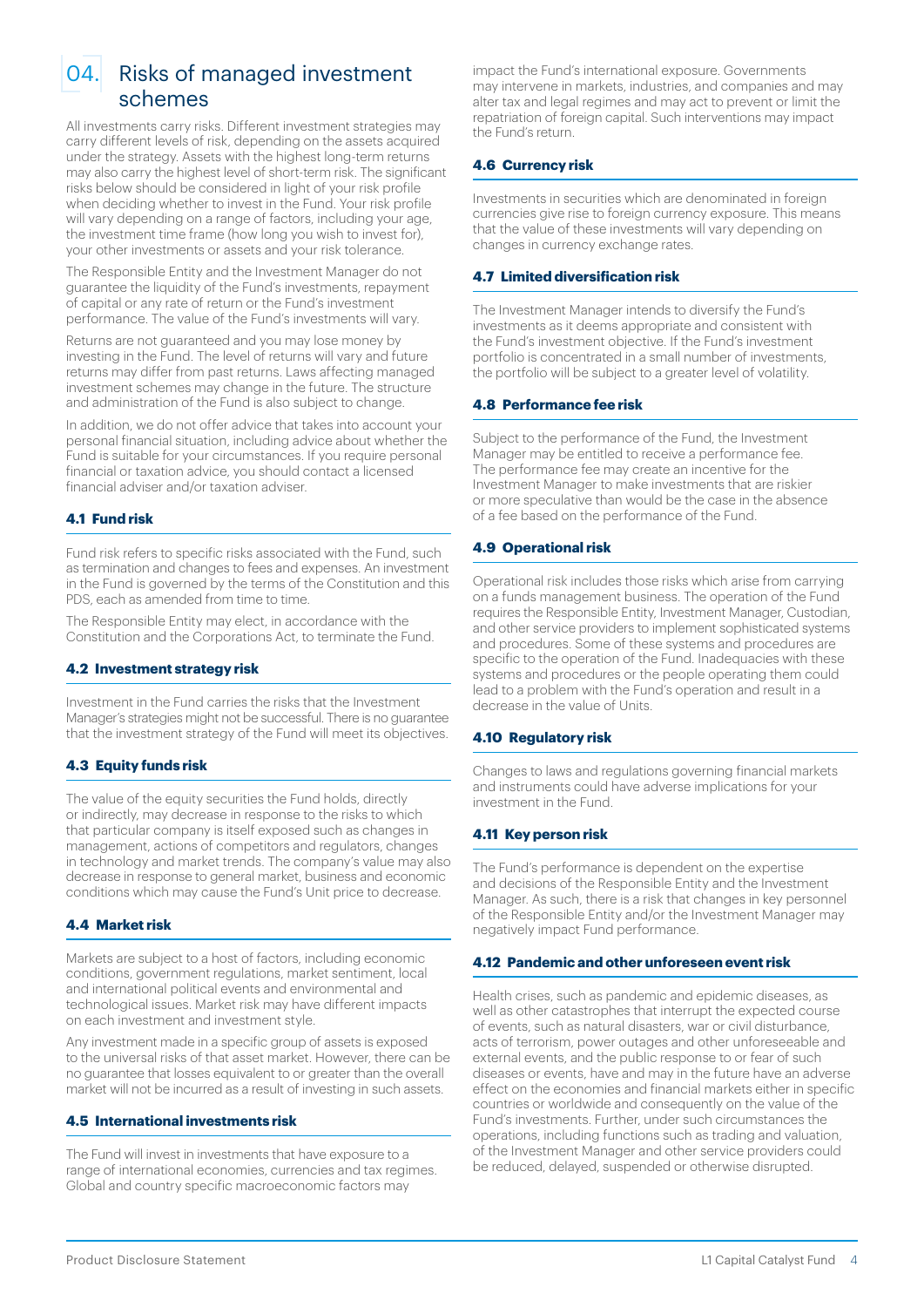#### <span id="page-4-0"></span>**Further reading**

You should read the important information in the Reference Guide about "Additional Risks" in section 2 that outlines:

- Counterparty risk;
- Pooled fund risk:
- Interest rate risk:
- Liquidity risk:
- Valuation risk; and
- Cyber security risk:

before making a decision. Go to the Reference Guide which is available at [www.eqt.com.au/insto](http://www.eqt.com.au/insto) and [www.L1.com.au](http://www.L1.com.au). The material relating to these matters may change between the time when you read this PDS and the day when you acquire the product.

## 05. How we invest your money

Warning: Before choosing to invest in the Fund you should consider the likely investment returns, the risks of investing and your investment time frame.

#### **5.1 Investment objective**

The objective of the Fund is to deliver strong positive risk adjusted returns over the long term.

#### **5.2 Benchmark**

S&P/ASX 200 Accumulation Index.

#### **5.3 Minimum suggested time frame**

5-7 years.

#### **5.4 Investment Guidelines**

| Equities                    | 75-100%   |
|-----------------------------|-----------|
| Cash levels                 | $0 - 25%$ |
| Gearing                     | Nο        |
| Shorting                    | Nο        |
| Typical number of positions | 41 L.Y    |
|                             |           |

Note: The Allowable Investments (available in the Reference Guide) and investment limits are both broader than the Investment Guidelines listed above.

The Investment Manager may invest in other investments and/or exceed the Investment Guidelines where it believes it is in the best interests of investors to do so.

#### **5.5 Risk level of the Fund**

#### **High**

There is a risk investors may lose some or all of their initial investment. Higher risk investments tend to fluctuate in the short term but can produce higher returns than lower risk investments over the long term.

#### **5.6 Investor suitability**

The Fund is designed for long-term investors (5-7 years) seeking exposure to a concentrated portfolio of investments with a primary focus on Australia and New Zealand and strong, positive active returns over the long term.

#### **5.7 Investment style and philosophy**

The Investment Manager believes that conducting intensive analysis of individual companies' financial characteristics and management teams (i.e. bottom-up, fundamental investing) enables the building of a portfolio of companies with compelling value and quality and identifiable catalysts to drive increases in valuation.

The Investment Manager seeks to deliver private equity-style returns with listed market liquidity by taking a hands-on "owner's mindset" and approach to each investment in a tightly focused portfolio of up to 10 companies.

The "owner's mindset" is anchored in constructive engagement with companies, driving the realisation of positive change by bringing strategic options, new ideas and thinking to company boards and management.

#### **5.8 Investment approach**

The Fund's activist investment approach aims to generate, increase and accelerate long-term value by addressing weaknesses and/or concerns in any combination of the following areas:

- § Strategic: Lack of scale, weak industry position, sub-optimal conglomerate structure;
- Financial: Discounted valuation, lazy balance sheet, inefficient tax structure, poor capital allocation;
- § Operational: Growth, margins, weak/poorly regarded/ not shareholder friendly management; or
- § Governance: Board composition/quality, lack of independence, performance accountability, conflicts of interest, inappropriate incentives.

Activism approaches and activities are wide and diverse, covering a spectrum of private, one-to-one engagement with companies to highly publicised campaigns involving other shareholders and market participants.

#### **5.9 Changing the investment strategy**

The investment strategy and Investment Guidelines may be changed. If a change is to be made, investors in the Fund will be notified in accordance with the Corporations Act.

#### **5.10 Environmental, social and corporate governance considerations**

The Investment Manager believes that businesses which adopt sensible environmental, social and corporate governance ("ESG") practices are more likely to grow in a sustainable manner and maximise shareholder value over the longer term. Activist investors can be powerful agents in shaping the corporate landscape and can engage companies on environmental, social and corporate governance considerations. The Investment Manager considers ESG issues as part of its investment process.

#### **5.11 Fund performance**

The Fund is a new fund and has no track record.

#### **Further reading**

You should read the important information in the Reference Guide about "Allowable Investments" in section 3 in respect of other investments which the Fund may make before making a decision. Go to the Reference Guide which is available at [www.eqt.com.au/insto](http://www.eqt.com.au/insto) and [www.L1.com.au.](http://www.L1.com.au) The material relating to these matters may change between the time when you read this PDS and the day when you acquire the product.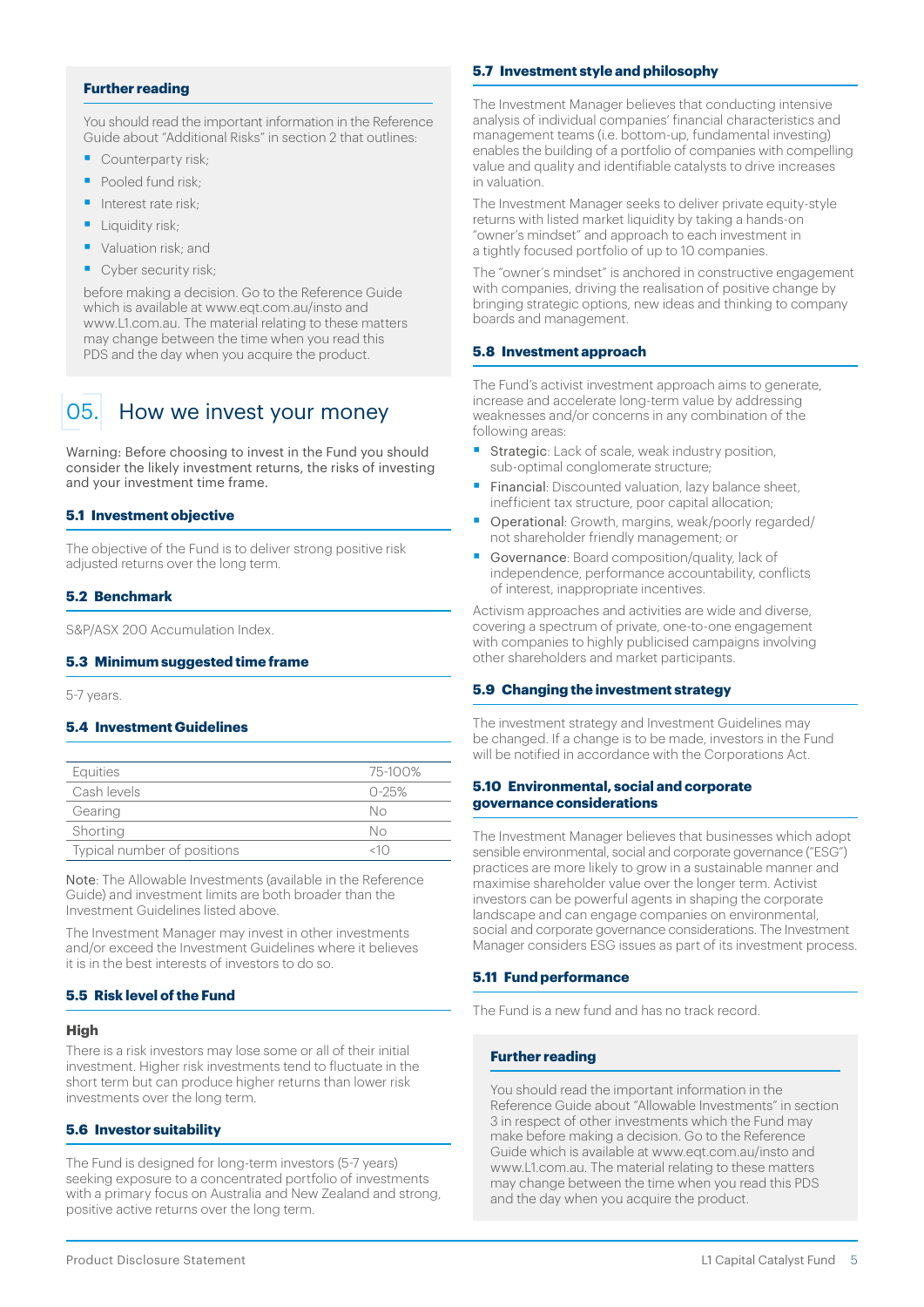#### <span id="page-5-0"></span>**DID YOU KNOW?**

Small differences in both investment performance and fees and costs can have a substantial impact on your long-term returns.

For example, total annual fees and costs of 2% of your investment balance rather than 1% could reduce your final return by up to 20% over a 30-year period (for example, reduce it from \$100,000 to \$80,000).

You should consider whether features such as superior investment performance or the provision of better member services justify higher fees and costs.

You may be able to negotiate to pay lower fees. Ask the fund or your financial adviser.

#### **TO FIND OUT MORE**

If you would like to find out more, or see the impact of the fees based on your own circumstances, the Australian Securities and Investments Commission (ASIC) Moneysmart website [\(www.moneysmart.gov.au\)](http://www.moneysmart.gov.au) has a managed funds fee calculator to help you check out different fee options.

The information in the following Fees and Costs Summary can be used to compare costs between different simple managed investment schemes. Fees and costs can be paid directly from an investor's account or deducted from investment returns. For information on tax please see Section 7 of this PDS.

#### **Fees and Costs Summary**

#### **L1 Capital Catalyst Fund**

| <b>TYPE OF FEE OR COST</b>                                                                   | <b>AMOUNT</b>                                      | <b>HOW AND WHEN PAID</b>                                                                                                                                                                                                                                                                                                                         |
|----------------------------------------------------------------------------------------------|----------------------------------------------------|--------------------------------------------------------------------------------------------------------------------------------------------------------------------------------------------------------------------------------------------------------------------------------------------------------------------------------------------------|
| <b>ONGOING ANNUAL FEES AND COSTS</b>                                                         |                                                    |                                                                                                                                                                                                                                                                                                                                                  |
| Management fees and costs<br>The fees and costs for<br>managing your investment <sup>2</sup> | 1.28% of<br>the NAV of<br>the Fund                 | The management fees are accrued daily and paid from the Fund monthly<br>in arrears and reflected in the unit price. Otherwise, costs and expenses of<br>the Fund are deducted and reflected in the unit price of the Fund as they<br>are incurred but the total of management fees and costs are capped at<br>1.28% p.a. of the NAV of the Fund. |
| Performance fees<br>Amounts deducted from your                                               | $0.62%$ of<br>the NAV of                           | Performance fees are calculated daily and paid bi-annually in arrears from<br>the Fund and reflected in the unit price.                                                                                                                                                                                                                          |
| investment in relation to the<br>performance of the product                                  | the Fund <sup>3</sup>                              | Any underperformance from prior Performance Periods must be recouped<br>before a fee can be paid.                                                                                                                                                                                                                                                |
| Transaction costs<br>The costs incurred by the scheme<br>when buying or selling assets       | $0.00\%$ of<br>the NAV of<br>the Fund <sup>4</sup> | Transaction costs are variable and deducted from the Fund as they are<br>incurred and reflected in the unit price. They are disclosed net of amounts<br>recovered by the buy-sell spread.                                                                                                                                                        |

#### **MEMBER ACTIVITY RELATED FEES AND COSTS (FEES FOR SERVICES OR WHEN YOUR MONEY MOVES IN OR OUT OF THE SCHEME)**

| Establishment fee<br>The fee to open your investment                                                                       | Not applicable                             | Not applicable                                                                                                                                                                                                                                                                                                                                                               |
|----------------------------------------------------------------------------------------------------------------------------|--------------------------------------------|------------------------------------------------------------------------------------------------------------------------------------------------------------------------------------------------------------------------------------------------------------------------------------------------------------------------------------------------------------------------------|
| Contribution fee<br>The fee on each amount contributed to your investment                                                  | Not applicable                             | Not applicable                                                                                                                                                                                                                                                                                                                                                               |
| Buy-sell spread<br>An amount deducted from your investment<br>representing costs incurred in transactions<br>by the scheme | 0.15% upon<br>entry and 0.15%<br>upon exit | These costs are an additional cost to the investor but are<br>incorporated into the unit price and arise when investing<br>application monies and funding withdrawals from the Fund<br>and are not separately charged to the investor. The Buy<br>Spread is paid into the Fund as part of an application and<br>the Sell Spread is left in the Fund as part of a redemption. |
| Withdrawal fee<br>The fee on each amount you take out of your investment                                                   | Not applicable                             | Not applicable                                                                                                                                                                                                                                                                                                                                                               |
| <b>Fxit fee</b><br>The fee to close your investment                                                                        | Not applicable                             | Not applicable                                                                                                                                                                                                                                                                                                                                                               |
| Switching fee<br>The fee for changing investment options                                                                   | Not applicable                             | Not applicable                                                                                                                                                                                                                                                                                                                                                               |

1. All fees quoted are inclusive of Goods and Services Tax (GST) and net of any Reduced Input Tax Credits (RITC). See below for more details as to how the relevant fees and costs are calculated.

2. The management fees can be negotiated. See "Differential fees" in the "Additional Explanation of Fees and Costs" below.

3. This represents the performance fee of the Fund which is payable as an expense of the Fund to the Investment Manager. The performance fee is calculated by reference to a reasonable estimate of the performance fee for the current financial year, adjusted to reflect a 12-month period. See "Performance fees" below for more information.

4. The transaction costs are based on a reasonable estimate of the costs for the current financial year to date, adjusted to reflect a 12 month period. Please see "Additional Explanation of Fees and Costs" below.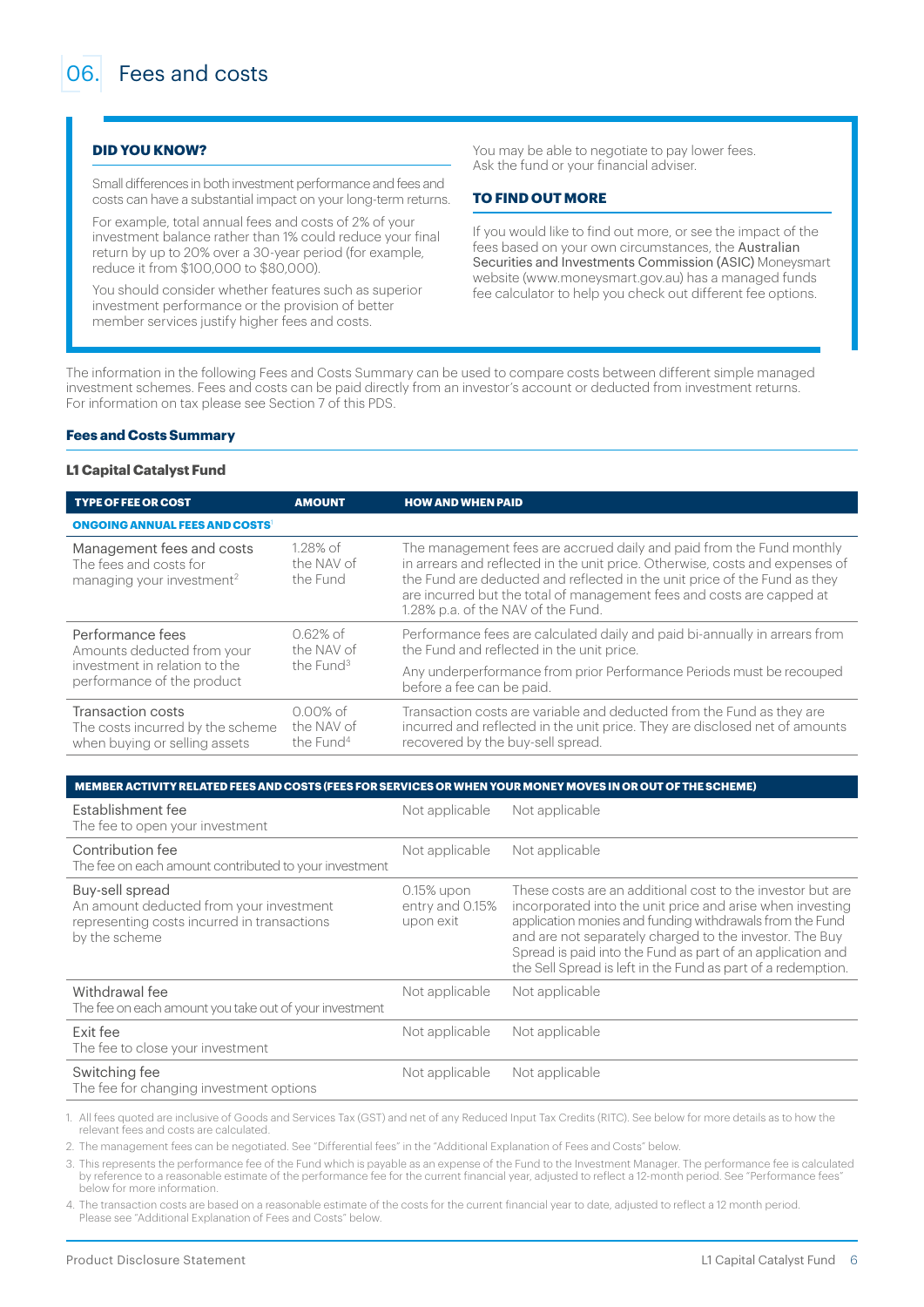#### **6.1 Additional Explanation of Fees and Costs**

#### **Management fees and costs**

The management fees and costs include amounts payable for administering and operating the Fund, investing the assets of the Fund, expenses and reimbursements in relation to the Fund and indirect costs if applicable.

Management fees and costs do not include performance fees or transaction costs, which are disclosed separately.

The management fees of 1.28% p.a. of the NAV of the Fund is payable to the Responsible Entity of the Fund for managing the assets and overseeing the operations of the Fund. The management fees are accrued daily and paid from the Fund monthly in arrears and reflected in the unit price. As at the date of this PDS, the management fees cover certain ordinary expenses such as Responsible Entity fees, investment management fees, custodian fees, and administration and audit fees.

The management fees also cover indirect costs and other ordinary expenses of operating the Fund, as well as management fees and costs (if any) arising from interposed vehicles in or through which the Fund invests and the costs of investing in over-the-counter derivatives to gain investment exposure to assets or implement the Fund's investment strategy (if any). The indirect costs and other expenses component are deducted and reflected in the unit price of the Fund as the relevant fees and costs are incurred but the total of management fees and costs are capped at 1.28% p.a. of the NAV of the Fund.

Actual indirect costs for the current and future years may differ. If in future there is an increase to indirect costs disclosed in this PDS such that a change to the management fees and costs is required, updates will be provided on Equity Trustees' website at [www.eqt.com.au/insto](http://www.eqt.com.au/insto) where they are not otherwise required to be disclosed to investors under law.

The management fees shown above do not cover extraordinary expenses (if they are incurred in future), such as litigation costs and the costs of convening investor meetings. If extraordinary expenses are incurred they will be charged directly from the assets of the Fund and not from the management fee. The Responsible Entity does not foresee any extraordinary expenses being incurred in the current financial year.

#### **Performance fees**

Performance fees include amounts that are calculated by reference to the performance of the Fund. The performance fees for the Fund are estimated to be 0.62% of the NAV of the Fund. As the Fund is first offered in the current financial year, the performance fee figure that is disclosed in the Fees and Costs Summary is calculated by reference to a reasonable estimate of the performance fee for the current financial year, adjusted to reflect a 12 month period.

The performance fee estimate is based on relevant information for a similar investment in the market.

Performance fees are payable to the Investment Manager where the investment performance of the Fund exceeds the performance of the S&P/ASX 200 Accumulation Index ("Benchmark").

The performance fee is calculated as 20.5% of the difference between the Fund's return and the Benchmark (after management fees and expenses but before performance fees), calculated and accrued daily and paid from the Fund within 30 days of the end of each 6 month period, generally concluding 30 June and 31 December each year ("Performance Period").

No performance fee is payable unless any accrued cumulative underperformance (in dollar terms), as against the Benchmark, from prior Performance Periods has been made up.

Please note that the performance fees disclosed in the Fees and Costs Summary is not a forecast as the actual performance fee for the current and future financial years may differ. The Responsible Entity cannot guarantee that performance fees will remain at their previous level or that the performance of the Fund will

outperform the Benchmark. It is not possible to estimate the actual performance fee payable in any given period, as we cannot forecast what the performance of the Fund will be. Information on current performance fees will be updated from time to time and available at [www.eqt.com.au/insto.](http://www.eqt.com.au/insto)

#### **Transaction costs**

In managing the assets of the Fund, the Fund may incur transaction costs such as brokerage, buy-sell spreads in respect of the underlying investments of the Fund, settlement costs, clearing costs and applicable stamp duty when assets are bought and sold. Transaction costs also include costs incurred by interposed vehicles in which the Fund invests (if any), that would have been transaction costs if they had been incurred by the Fund itself. Transaction costs are an additional cost to the investor where they are not recovered by the Buy/Sell Spread, and are generally incurred when the assets of the Fund are changed in connection with day-to-day trading or when there are applications or withdrawals which cause net cash flows into or out of the Fund.

The Buy/Sell Spread that is disclosed in the Fees and Costs Summary is a reasonable estimate of transaction costs that the Fund will incur when buying or selling assets of the Fund. These costs are an additional cost to the investor but are incorporated into the unit price and arise when investing application monies and funding withdrawals from the Fund and are not separately charged to the investor. The Buy Spread is paid into the Fund as part of an application and the Sell Spread is left in the Fund as part of a redemption and not paid to Equity Trustees or the Investment Manager. The estimated Buy/Sell Spread is 0.15% upon entry and 0.15% upon exit. The dollar value of these costs based on an application or a withdrawal of \$25,000 is \$37.50 for each individual transaction. The Buy/Sell Spread can be altered by the Responsible Entity at any time and [www.eqt.com.au/insto](http://www.eqt.com.au/insto) will be updated as soon as practicable to reflect any change. The Responsible Entity may also waive the Buy/Sell Spread in part or in full at its discretion. The transaction costs figure in the Fees and Costs Summary is shown net of any amount recovered by the Buy/Sell Spread charged by the Responsible Entity.

Transaction costs generally arise through the day-to-day trading of the Fund's assets and are reflected in the Fund's unit price as an additional cost to the investor, as and when they are incurred.

The gross transaction costs for the Fund are 0.15% p.a. of the NAV of the Fund, which is based on a reasonable estimate of the costs for the current financial year to date, adjusted to reflect a 12 month period.

In relation to the costs that have been estimated, they have been estimated on the basis of relevant information for a similar investment in the market.

However, actual transaction costs for future years may differ.

#### **Can the fees change?**

Yes, all fees can change without investor consent, subject to the maximum fee amounts specified in the Constitution. The current maximum management fee to which Equity Trustees is entitled is 4.00% of the gross asset value of the Fund. However, Equity Trustees does not intend to charge that amount and will generally provide investors with at least 30 days' notice of any proposed increase to the management fees. In most circumstances, the Constitution defines the maximum level that can be charged for fees described in this PDS. Equity Trustees also has the right to recover all reasonable expenses incurred in relation to the proper performance of its duties in managing the Fund and as such these expenses may increase or decrease accordingly, without notice.

#### **Payments to IDPS Operators**

Subject to the law, annual payments may be made to some IDPS Operators because they offer the Fund on their investment menus. Product access is paid by the Investment Manager out of its investment management fee and is not an additional cost to the investor.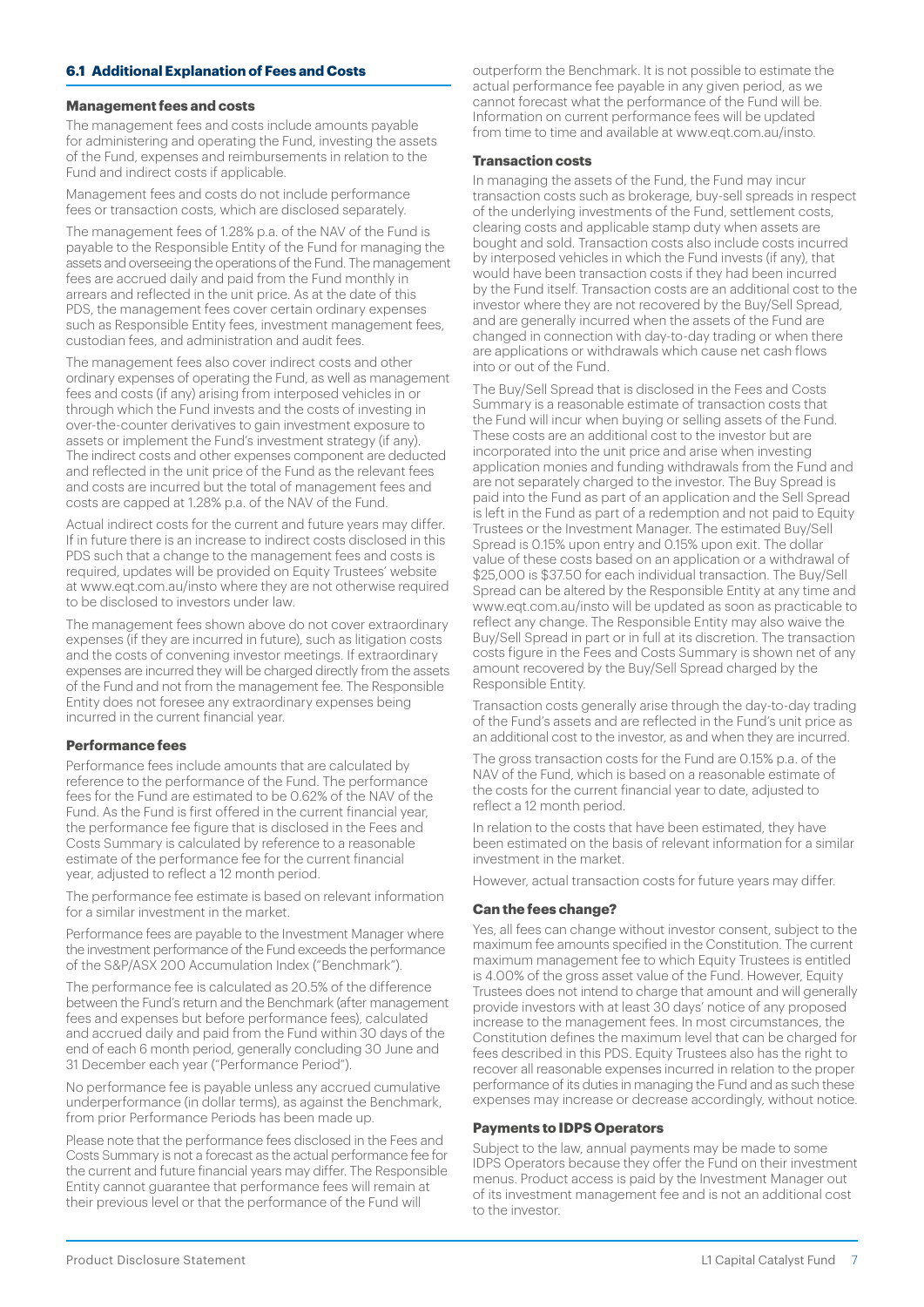#### <span id="page-7-0"></span>**Differential fees**

The Investment Manager may from time to time negotiate a different fee arrangement (including a rebate or waiver of fees) with certain investors who are Australian Wholesale Clients. Please contact the Investment Manager on +613 9286 7000 for further information.

#### **6.2 Example of annual fees and costs for the Fund**

This table gives an example of how the ongoing annual fees and costs in the investment option for this product can affect your investment over a 1-year period. You should use this table to compare this product with other products offered by managed investment schemes.

#### **EXAMPLE – L1 CAPITAL CATALYST FUND**

**BALANCE OF \$50,000 WITH A CONTRIBUTION OF \$5,000 DURING YEAR** Contribution Fees Nil For every additional \$5,000 you put in, you will be charged \$0. PLUS Management fees and costs 1.28% p.a. And, for every \$50,000 you have in the L1 Capital Catalyst Fund you will be charged or have deducted from your investment \$640 each year. PLUS Performance fees 0.62% p.a. And, you will be charged or have deducted from your investment \$310 in performance fees each year. PLUS. Transaction costs 0.00% p.a. And, you will be charged or have deducted from your investment \$0 in transaction costs. Equals Cost of L1 Capital Catalyst Fund If you had an investment of \$50,000 at the beginning of the year and you put in an additional \$5,000 during that year, you would be charged fees and costs of: \$950\*. What it costs you will depend on the investment option you choose and the fees you negotiate.

Warning: If you have consulted a financial adviser, you may pay additional fees. You should refer to the Statement of Advice or Financial Services Guide provided by your financial adviser in which details of the fees are set out.

ASIC provides a fee calculator on [www.moneysmart.gov.au](http://www.moneysmart.gov.au), which you may use to calculate the effects of fees and costs on account balances. The performance fees stated in this table are based on a reasonable estimate of the performance fee for the current financial year, adjusted to reflect a 12-month period. The performance of the Fund for this financial year, and the performance fees, may be higher or lower or not payable in the future. It is not a forecast of the performance of the Fund or the amount of the performance fees in the future.

As a result, the total fees and costs that you are charged may differ from the figures shown in the table.

#### **Further reading**

You should read the important information in the Reference Guide about fees and costs under the "Fees and other costs" section before making a decision. Go to the Reference Guide which is available at [www.L1.com.au](http://www.L1.com.au). The material relating to these matters may change between the time when you read this PDS and the day when you acquire the product.

## 07. How managed investment schemes are taxed

Warning: Investing in a registered managed investment scheme (such as the Fund) is likely to have tax consequences. You are strongly advised to seek your own professional tax advice about the applicable Australian tax (including income tax, GST and duty) consequences and, if appropriate, foreign tax consequences which may apply to you based on your particular circumstances before investing in the Fund.

The Fund is an Australian resident for tax purposes and does not generally pay tax on behalf of its investors. Australian resident investors are assessed for tax on any income and capital gains generated by the Fund to which they become presently entitled or, where the Fund has made a choice to be an Attribution Managed Investment Trust ("AMIT") and the choice is effective for the income year, are attributed to them.

#### **Further reading**

You should read the important information in the Reference Guide about taxation under the "Taxation" subsection in section 5 titled "Other important information" before making a decision. Go to the Reference Guide which is available at [www.eqt.com.au/insto](http://www.eqt.com.au/insto) and [www.L1.com.au.](http://www.L1.com.au) The material relating to these matters may change between the time when you read this PDS and the day when you acquire the product.

## 08. How to apply

To invest please complete the Application Form accompanying this PDS, send funds (see details in the Application Form) and your completed Application Form to:

L1 Capital Catalyst Fund c/o Mainstream GPO Box 4968 Sydney NSW 2001

Or by fax to +612 8244 1916

Or by email to L1@Mainstreamgroup.com

Please note that cash and cheques cannot be accepted and all applications must be made in Australian dollars.

#### **8.1 Who can invest?**

Eligible persons (as detailed in the 'About this PDS' section) can invest, however individual investors must be 18 years of age or over. Investors investing through an IDPS should use the application form provided by their IDPS Operator.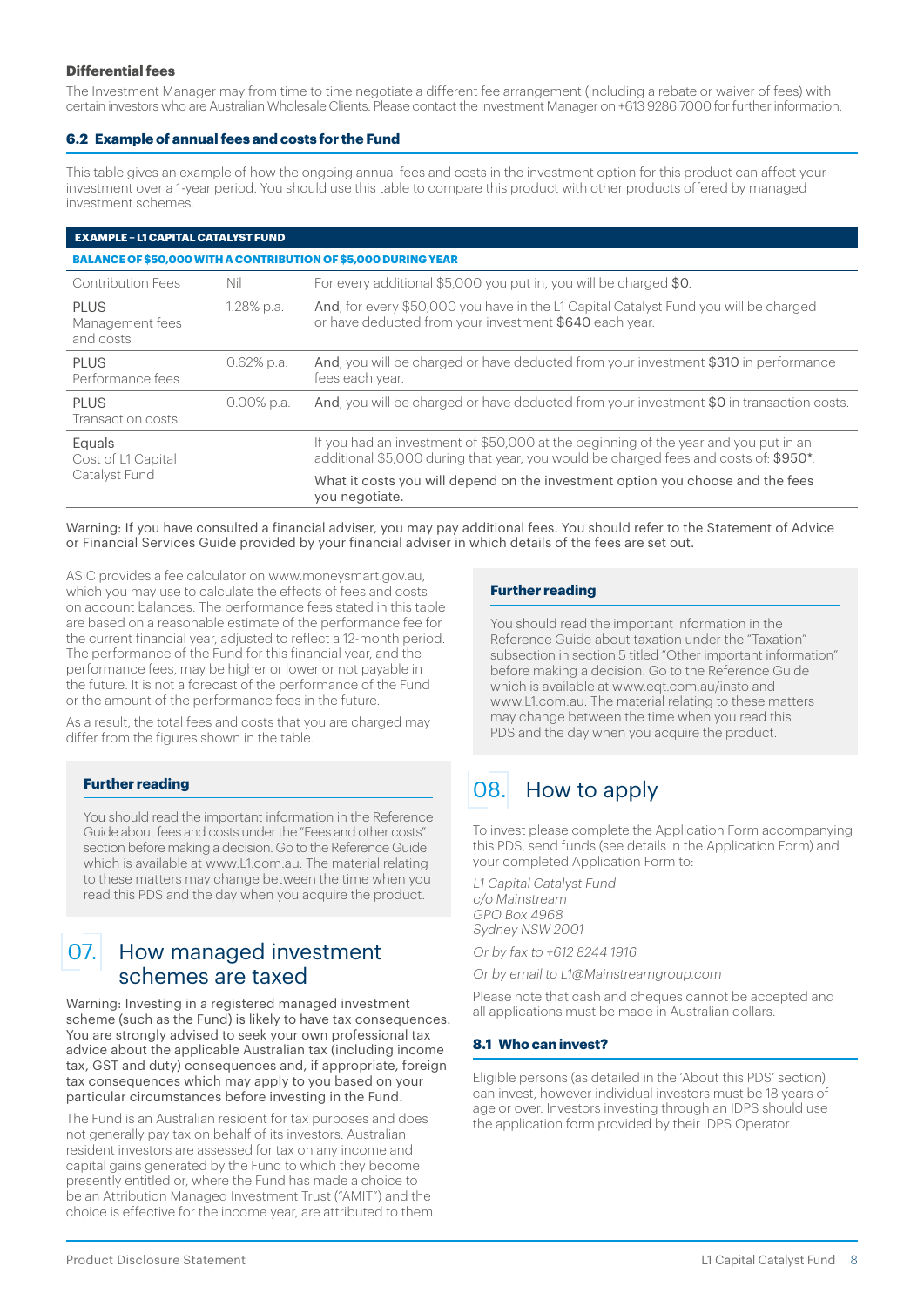#### <span id="page-8-0"></span>**8.2 Cooling off period**

If you are a Retail Client who has invested directly in the Fund, you may have a right to a 'cooling off' period in relation to your investment in the Fund for 14 days from the earlier of:

- § confirmation of the investment being received; and
- the end of the fifth Business Day after the Units are issued.

A Retail Client may exercise this right by notifying Equity Trustees in writing. A Retail Client is entitled to a refund of their investment adjusted for any increase or decrease in the relevant Application Price between the time we process your application and the time we receive the notification from you, as well as any other tax and other reasonable administrative expenses and transaction costs associated with the acquisition and termination of the investment.

The right of a Retail Client to cool off does not apply in certain limited situations, such as if the issue is made under a distribution reinvestment plan, switching facility or represents additional contributions required under an existing agreement. Also, the right to cool off does not apply to you if you exercise your rights or powers as a Unit holder during the 14 day period. This could include selling part of your investment or switching it to another product.

Indirect Investors should seek advice from their IDPS Operator as to whether cooling off rights apply to an investment in the Fund by the IDPS. The right to cool off in relation to the Fund is not directly available to an Indirect Investor. This is because an Indirect Investor does not acquire the rights of a Unit holder. Rather, an Indirect Investor directs the IDPS Operator to arrange for their monies to be invested in the Fund on their behalf. The terms and conditions of the IDPS Guide or similar type document will govern an Indirect Investor's investment in relation to the Fund and any rights an Indirect Investor may have in this regard.

#### **8.3 Complaints resolution**

Equity Trustees has an established complaints handling process and is committed to properly considering and resolving all complaints. If you have a complaint about your investment, please contact us on:

Phone: 1300 133 472

Post: Equity Trustees Limited GPO Box 2307, Melbourne VIC 3001

Email: compliance@eqt.com.au

We will acknowledge receipt of the complaint within 1 Business Day or as soon as possible after receiving the complaint. We will seek to resolve your complaint as soon as practicable but not more than 30 calendar days after receiving the complaint.

If you are not satisfied with our response to your complaint, you may be able to lodge a complaint with the Australian Financial Complaints Authority ("AFCA").

#### **Contact details are:**

Online: [www.afca.org.au](http://www.afca.org.au) Phone: AFCA on 1800 931 678 Email: info@afca.org.au Post: GPO Box 3, Melbourne VIC 3001.

The external dispute resolution body is established to assist you in resolving your complaint where you have been unable to do so with us. However, it's important that you contact us first.

## 09. Other information

#### **9.1 Consent**

The Investment Manager has given and, as at the date of this PDS, has not withdrawn:

- its written consent to be named in this PDS as the investment manager of the Fund; and
- its written consent to the inclusion of the statements made about it which are specifically attributed to it, in the form and context in which they appear.

The Investment Manager has not otherwise been involved in the preparation of this PDS or caused or otherwise authorised the issue of this PDS. None of the Investment Manager nor its employees or officers accept any responsibility arising in any way for errors or omissions, other than those statements for which they have provided their written consent to Equity Trustees for inclusion in this PDS.

#### **Further reading**

You should read the important information in the Reference Guide about "Other important information" in section 5 with respect to:

- Your privacy;
- The Constitution;
- Anti-Money Laundering and Counter Terrorism Financing ("AML/CTF");
- § Indirect Investors;
- Information on underlying investments;
- § Foreign Account Tax Compliance Act ("FATCA"); and
- Common Reporting Standard ("CRS");

before making a decision. Go to the Reference Guide which is available at [www.eqt.com.au/insto](http://www.eqt.com.au/insto) and [www.L1.com.au.](http://www.L1.com.au) The material relating to these matters may change between the time when you read this PDS and the day when you acquire the product.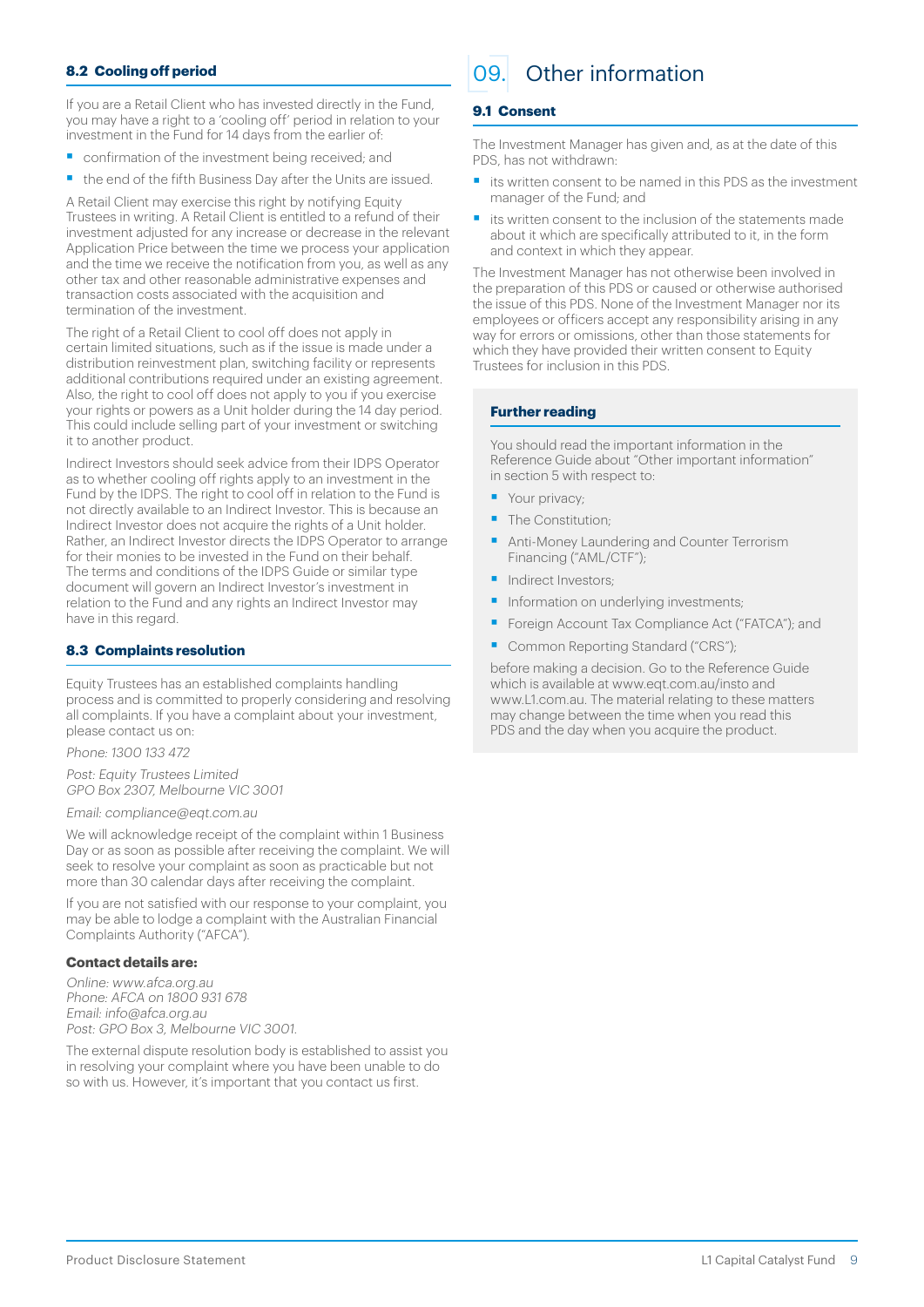<span id="page-9-0"></span>

Level 28, 101 Collins Street Melbourne VIC 3000 Australia Phone +61 3 9286 7000

**[www.L1.com.au](http://)**

Please send your completed application to:

L1 Capital Catalyst Fund c/o Mainstream GPO Box 4968, Sydney NSW 2001 Or by fax to +612 8244 1916 Or by email t[o L1@Mainstreamgroup.com](mailto:?subject=)

## L1 Capital Catalyst Fund Application Form

This application form accompanies the Product Disclosure Statement (PDS) relating to units in the L1 Capital Catalyst Fund, issued by Equity Trustees Limited (ABN 46 004 031 298, AFSL 240975). The PDS contains information about investing in the Fund. You should read the PDS in its entirety before applying.

The law prohibits any person passing this Application Form on to another person unless it is accompanied by a complete PDS.

- If completing by hand, use a black or blue pen and print within the boxes in BLOCK LETTERS, if you make a mistake, cross it out and initial. DO NOT use correction fluid.
- The investor(s) must complete and sign this form.
- Keep a photocopy of your completed Application Form for your records.
- U.S. Persons: This offer is not open to any U.S. Person. Please refer to the PDS/IM for further information.

#### Foreign Account Tax Compliance Act (FATCA) and Common Reporting Standard (CRS)

We are required to collect certain information to comply with FATCA and CRS, please ensure you complete section 7.

#### If investing with an authorised representative, agent or financial adviser

Please ensure you, your authorised representative, agent and/or financial adviser also complete Section 6.

#### Provide certified copies of your identification documents

Please refer to section 9 on AML/CTF Identity Verification Requirements.

#### Send your documents & make your payment

See section 2 for payment options and where to send your application form.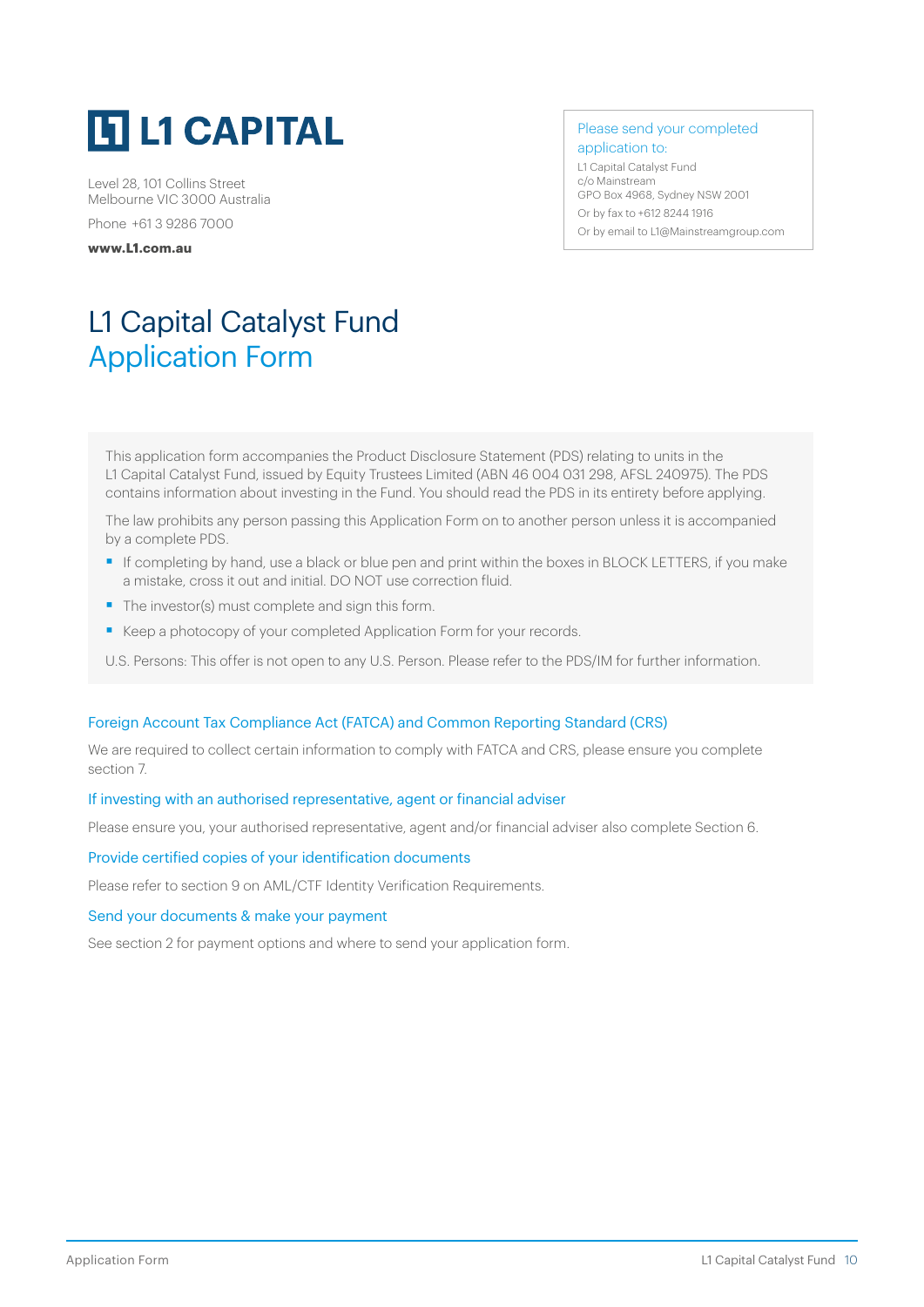#### **Section 1: Your Consumer Attributes**

In relation to our Design and Distribution Obligations (DDO) under the Corporations Act, we seek the following information about your attributes as an investor (please tick only 1 box for each question below)

Further information in relation to these questions can be found in the Target Market Determination (TMD) for the Fund. If you wish to access the TMD, please visi[t https://www.eqt.com.au/insto/](mailto:https://www.eqt.com.au/insto/?subject=)

| 1. Have you received advice prior to applying to<br>invest in the Fund?                                                                                                                      | 5. What is your tolerance for risk?<br>Low<br>Medium                                                        |
|----------------------------------------------------------------------------------------------------------------------------------------------------------------------------------------------|-------------------------------------------------------------------------------------------------------------|
| I/We have received personal advice in relation<br>to my investment in this Fund                                                                                                              | Very High<br>High                                                                                           |
| I/We have received general advice in relation<br>to my investment in this Fund                                                                                                               | 6. What do you anticipate your withdrawal needs<br>may be?                                                  |
| I/We have not received any advice in relation<br>to my investment in this Fund                                                                                                               | Daily<br>Weekly<br>Monthly<br>Quarterly                                                                     |
| 2. What is your primary investment objective(s)?                                                                                                                                             | Annually or longer                                                                                          |
| Capital growth<br>Capital preservation                                                                                                                                                       | Please note:                                                                                                |
| Capital guaranteed<br>Income Distribution                                                                                                                                                    | Failure to complete the above questions may<br>1.                                                           |
| 3. Please select the intended use of this Fund<br>in your investment portfolio                                                                                                               | result in your application not being accepted.<br>2.                                                        |
| Solution/Standalone (75%-100% of portfolio)                                                                                                                                                  | Acceptance of your application should not be<br>taken as a representation or confirmation that an           |
| Core component (25%-75% of portfolio)                                                                                                                                                        | investment in the Fund is, or is likely to be, consistent<br>with your intentions, objectives and needs as  |
| Satellite/Small Allocation (<25% of portfolio)                                                                                                                                               | indicated in your responses to these questions.                                                             |
| 4. Please select the Intended investment timeframe                                                                                                                                           | For further information on the suitability of this<br>3.<br>product, please refer to your financial adviser |
| Short term (<= 2 years)                                                                                                                                                                      | and/or the TMD.                                                                                             |
| Medium term (>2 years)                                                                                                                                                                       |                                                                                                             |
| Long term (>8 years)                                                                                                                                                                         |                                                                                                             |
|                                                                                                                                                                                              |                                                                                                             |
| Section 1.2: Are you an existing investor in the fund/trust and wish to add to your investment?                                                                                              |                                                                                                             |
|                                                                                                                                                                                              |                                                                                                             |
| Do you have an existing investment in the Fund/Trust and the information provided remains current and correct?<br>Yes, if you can tick both of the boxes below,<br>complete Sections 2 and 8 | No, please complete sections relevant to you as<br>indicated below:                                         |
| I/We confirm there are no changes to our                                                                                                                                                     |                                                                                                             |
| identification documents previously provided<br>and that these remain current and valid                                                                                                      | Investor Type:<br>Individuals/Joint: complete section 2, 3, 6                                               |
| I/We confirm there have been no changes<br>to our FATCA or CRS status                                                                                                                        | (if applicable), $7, 8 & 9$<br>Companies: complete section 2, 4, 6                                          |
| Existing investor number:                                                                                                                                                                    | (if applicable), 7, 8 & 9                                                                                   |
|                                                                                                                                                                                              | Custodians on behalf of underlying clients:<br>complete section 2, 4, 5, 5.1, 6 (if applicable), 7, 8 & 9   |
| If there have been changes in your identification                                                                                                                                            | Trusts/superannuation funds:                                                                                |
| documents or FATCA/CRS status since your last<br>application, please complete the full Application                                                                                           | • with an individual trustee - complete sections<br>2, 3, 5, 6 (if applicable), 7, 8 & 9                    |
| Form as indicated below.                                                                                                                                                                     | • with a company as a trustee - complete<br>sections 2, 4, 5, 6 (if applicable), 7, 8 & 9                   |

Government Body or other type of entity not listed above, please contact Equity Trustees.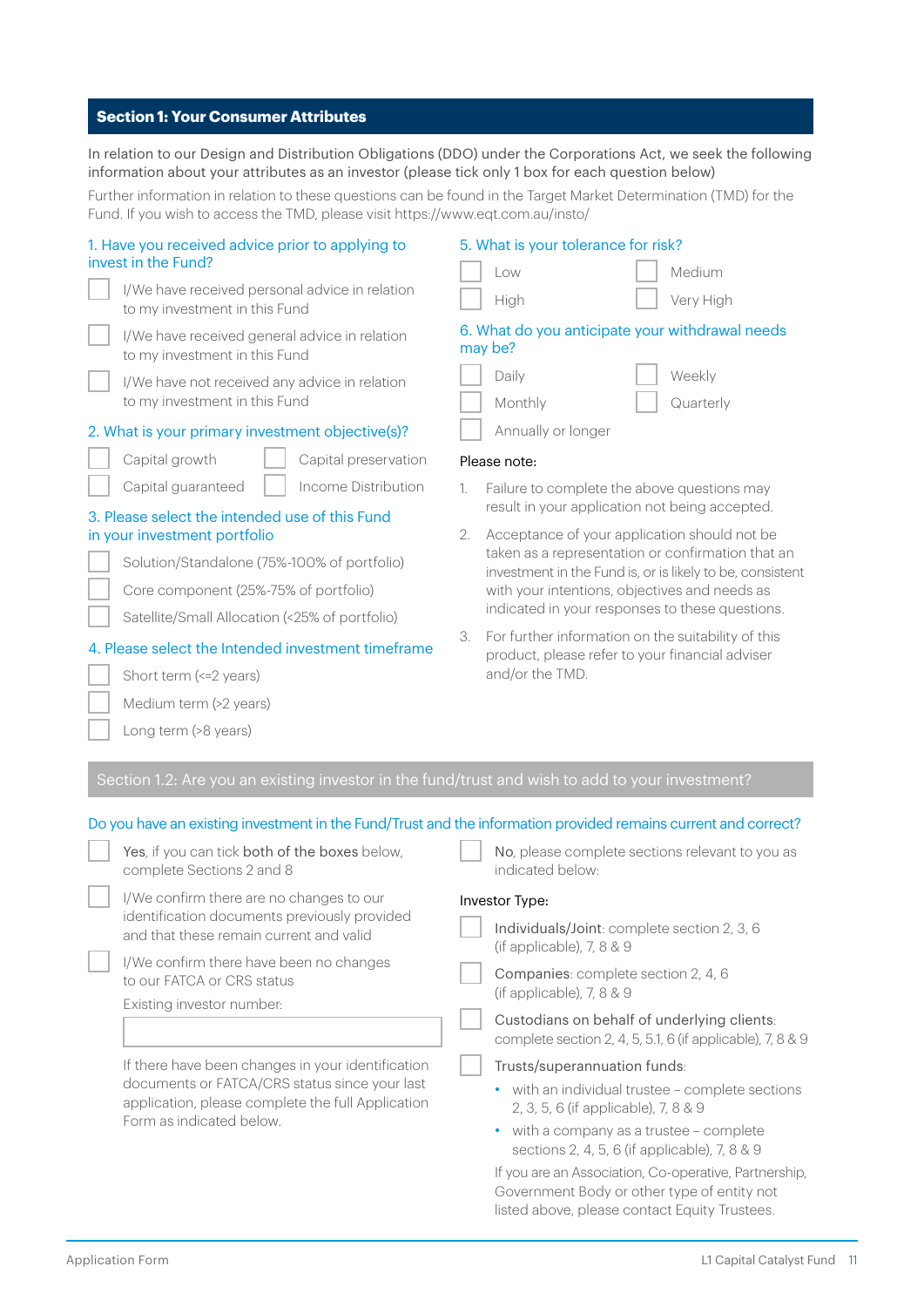## **Section 2: Investment Details**

| Investment to be held in the name(s) of (must include<br>name(s) of investor(s))<br>Postal address                                                                                                                                                                                         | <b>Investor bank details</b><br>For withdrawals and distributions (if applicable),<br>these must match the investor(s)' name and must<br>be an AUD-denominated bank account with an<br>Australian domiciled bank. |
|--------------------------------------------------------------------------------------------------------------------------------------------------------------------------------------------------------------------------------------------------------------------------------------------|-------------------------------------------------------------------------------------------------------------------------------------------------------------------------------------------------------------------|
|                                                                                                                                                                                                                                                                                            | Financial institution name and branch location                                                                                                                                                                    |
| Suburb<br>State<br>Postcode<br>Country<br>Email address                                                                                                                                                                                                                                    | <b>BSB</b> number<br>Account number                                                                                                                                                                               |
|                                                                                                                                                                                                                                                                                            | Account name                                                                                                                                                                                                      |
| Contact no.                                                                                                                                                                                                                                                                                | Payment method<br>Direct credit - pay to:                                                                                                                                                                         |
| Fund/Trust Name                                                                                                                                                                                                                                                                            |                                                                                                                                                                                                                   |
| L1 Capital Catalyst Fund                                                                                                                                                                                                                                                                   | Bank Name & Address (including Country):                                                                                                                                                                          |
| <b>APIR Code</b><br>Application Amount (AUD)<br>\$<br>ETL1293AU<br><b>Distribution Instructions</b><br>If you do not select a distribution option, we will<br>automatically reinvest your distribution. If you select cash,                                                                | ANZ<br><b>Account Name:</b><br>Mainstream ACF L1 Capital Catalyst Fund<br><b>BIC/SWIFT:</b><br>ANZBAU3M                                                                                                           |
| please ensure you provide your bank details below.<br>Reinvest distributions if you select this option your<br>distribution will be reinvested in the Fund/Trust<br>Pay distributions to the bank if you select this<br>option your distribution will be paid to the bank<br>account below | <b>BSB Number:</b><br>012-003<br><b>Account Number:</b><br>838366698<br>Reference:<br><b>Investor Name</b>                                                                                                        |
|                                                                                                                                                                                                                                                                                            |                                                                                                                                                                                                                   |
| Source of investment<br>Please indicate the source of the investment amount (e.g. retirement savings, employment income):<br>Send your completed Application Form to:                                                                                                                      |                                                                                                                                                                                                                   |

Please ensure you have completed all relevant sections and signed the Application Form.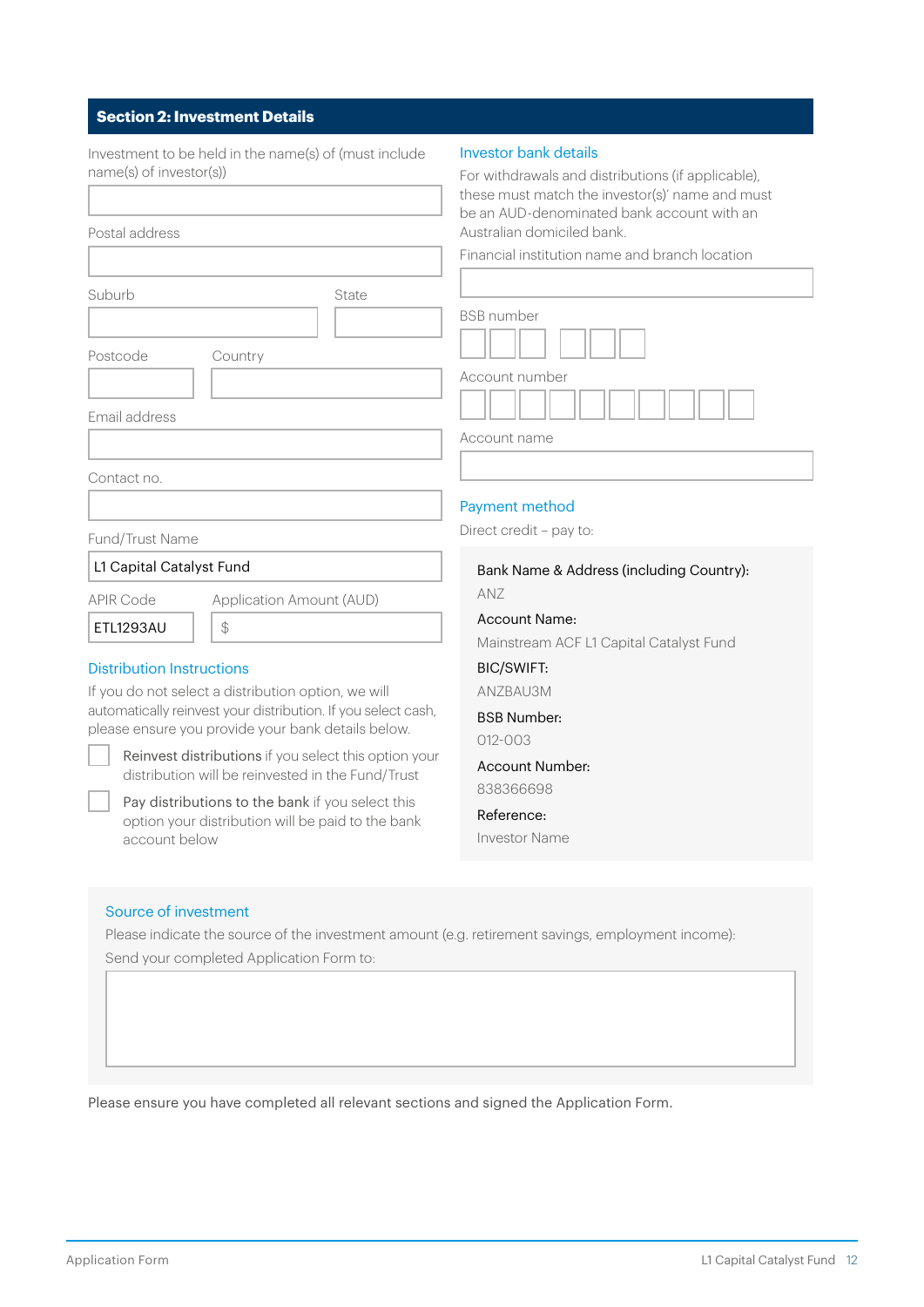## **Section 3: Investor Details – Individuals/Joint**

Please complete if you are investing individually, jointly or you are an individual or joint trustee.

#### See Group A AML/CTF Identity Verification Requirements in Section 9

#### Investor 1

#### Investor 2

| First name(s)<br>Title<br>Surname                                                                                                                                                                                                                                                                                 | First name(s)<br>Title<br>Surname                                                                                                                                                                                                                                                                                                                                                                            |
|-------------------------------------------------------------------------------------------------------------------------------------------------------------------------------------------------------------------------------------------------------------------------------------------------------------------|--------------------------------------------------------------------------------------------------------------------------------------------------------------------------------------------------------------------------------------------------------------------------------------------------------------------------------------------------------------------------------------------------------------|
| Residential address (not a PO Box/RMB/Locked Bag)                                                                                                                                                                                                                                                                 | Residential address (not a PO Box/RMB/Locked Bag)                                                                                                                                                                                                                                                                                                                                                            |
| Suburb<br>State                                                                                                                                                                                                                                                                                                   | Suburb<br>State                                                                                                                                                                                                                                                                                                                                                                                              |
| Postcode<br>Country                                                                                                                                                                                                                                                                                               | Postcode<br>Country                                                                                                                                                                                                                                                                                                                                                                                          |
| Email address                                                                                                                                                                                                                                                                                                     | Email address                                                                                                                                                                                                                                                                                                                                                                                                |
| (Statements will be sent to this address, unless you<br>elect otherwise in Section 6)<br>Contact no.                                                                                                                                                                                                              | (Statements will be sent to this address, unless you<br>elect otherwise in Section 6)<br>Contact no.                                                                                                                                                                                                                                                                                                         |
| Date of birth (DD/MM/YYYY)                                                                                                                                                                                                                                                                                        | Date of birth (DD/MM/YYYY)                                                                                                                                                                                                                                                                                                                                                                                   |
| Tax File Number* - or exemption code<br>Country of birth                                                                                                                                                                                                                                                          | Tax File Number* - or exemption code<br>Country of birth                                                                                                                                                                                                                                                                                                                                                     |
|                                                                                                                                                                                                                                                                                                                   |                                                                                                                                                                                                                                                                                                                                                                                                              |
| Occupation                                                                                                                                                                                                                                                                                                        | Occupation                                                                                                                                                                                                                                                                                                                                                                                                   |
| Does the investor named above hold a prominent<br>public position or function in a government body (local,<br>state, territory, national or foreign) or in an international<br>organisation or are you an immediate family member<br>or a business associate of such a person?<br>No<br>Yes, please give details: | If there are more than 2 registered owners,<br>please provide details as an attachment.<br>Does the investor named above hold a prominent<br>public position or function in a government body<br>(local, state, territory, national or foreign) or in an<br>international organisation or are you an immediate family<br>member or a business associate of such a person?<br>No<br>Yes, please give details: |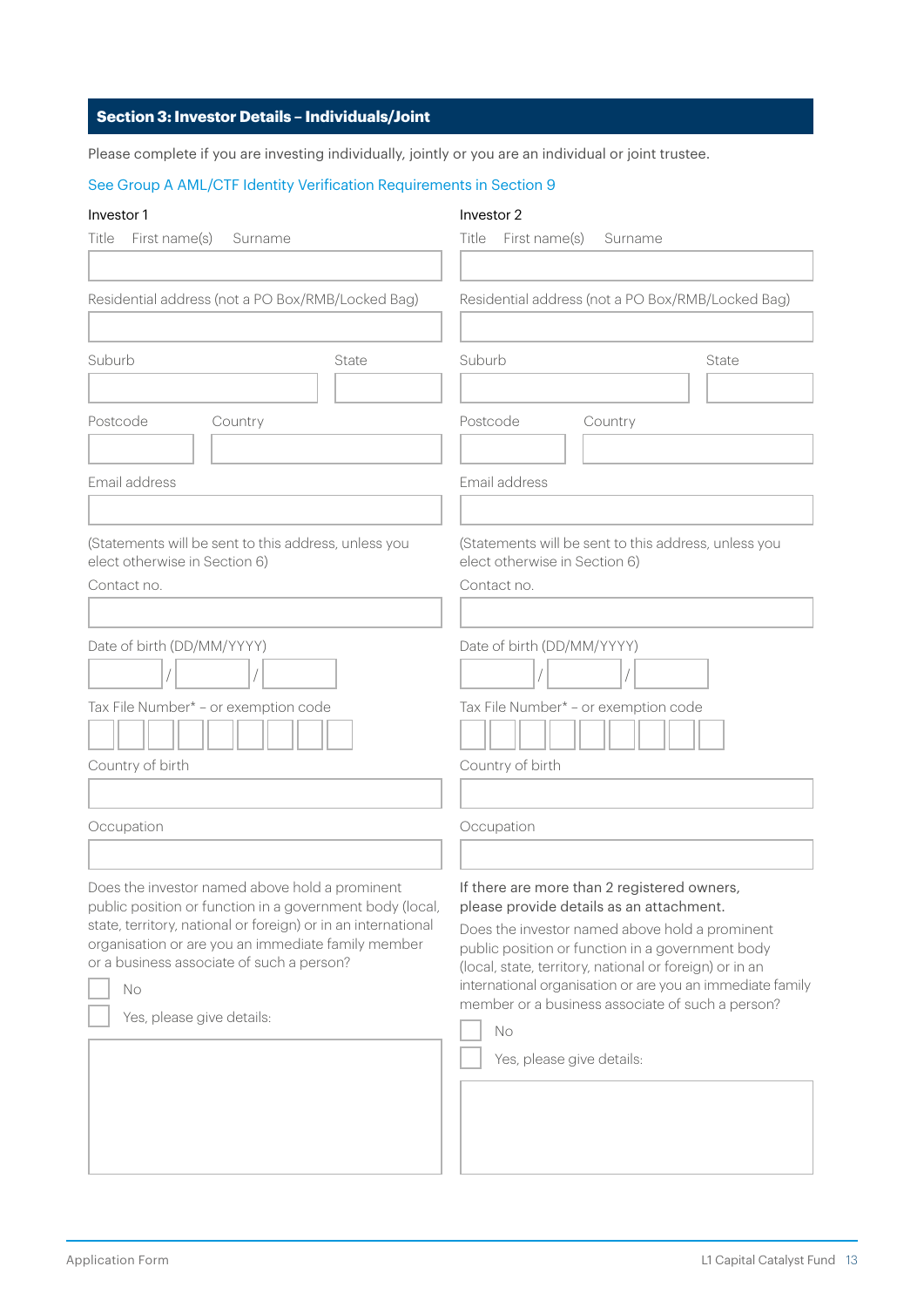#### **Section 4: Investor Details – Companies/Corporate Trustee**

Please complete if you are investing for a company or where the company is acting as trustee.

#### See Group B AML/CTF Identity Verification Requirements in Section 9

| Full company name (as registered with ASIC |  |  |
|--------------------------------------------|--|--|
| or relevant foreign registered body)       |  |  |

#### Principal place of business

| Registered office address<br>(not a PO Box/RMB/Locked Bag)                                           |       |
|------------------------------------------------------------------------------------------------------|-------|
|                                                                                                      |       |
| Suburb                                                                                               | State |
|                                                                                                      |       |
| Postcode<br>Country                                                                                  |       |
|                                                                                                      |       |
| Australian Company Number                                                                            |       |
|                                                                                                      |       |
| Tax File Number* - or exemption code                                                                 |       |
|                                                                                                      |       |
| Australian Business Number* (if registered in Australia)<br>or equivalent foreign company identifier |       |

#### Contact Person

| Title First name(s) Surname |  |
|-----------------------------|--|
|                             |  |
| Email address               |  |
|                             |  |

(Statements will be sent to this address, unless you elect otherwise in Section 6)

Contact no.

If the principal place of business is the same as the registered office street address, state 'As above' below. Otherwise provide address details. For foreign companies registered with ASIC please provide a local agent name and address if you do not have a principal place of business in Australia.

Principal Place of Business Address (not a PO Box/ RMB/Locked Bag)

| Suburb   |         | State |
|----------|---------|-------|
|          |         |       |
| Postcode | Country |       |
|          |         |       |

### Registration details

Name of regulatory body

Identification number (e.g. ARBN)

#### Controlling Persons, Directors and Beneficial Owners

All beneficial owners who own, hold or control either directly or indirectly 25% or more of the issued capital of a proprietary or private company that is not regulated, i.e. does not have an AFSL or ACLN, etc., will need to provide Group A AML/CTF Identity Verification Requirements specified in Section 9. In the case of an unregulated public company not listed on a securities exchange, provide the details of the senior managing official(s) as controlling person(s) (e.g. managing director, senior executive(s), etc. who is/are authorised to sign on the company's behalf, and make policy, operational and financial decisions) in the following sections. All proprietary and private companies, whether regulated or unregulated, must provide the names of all of the directors.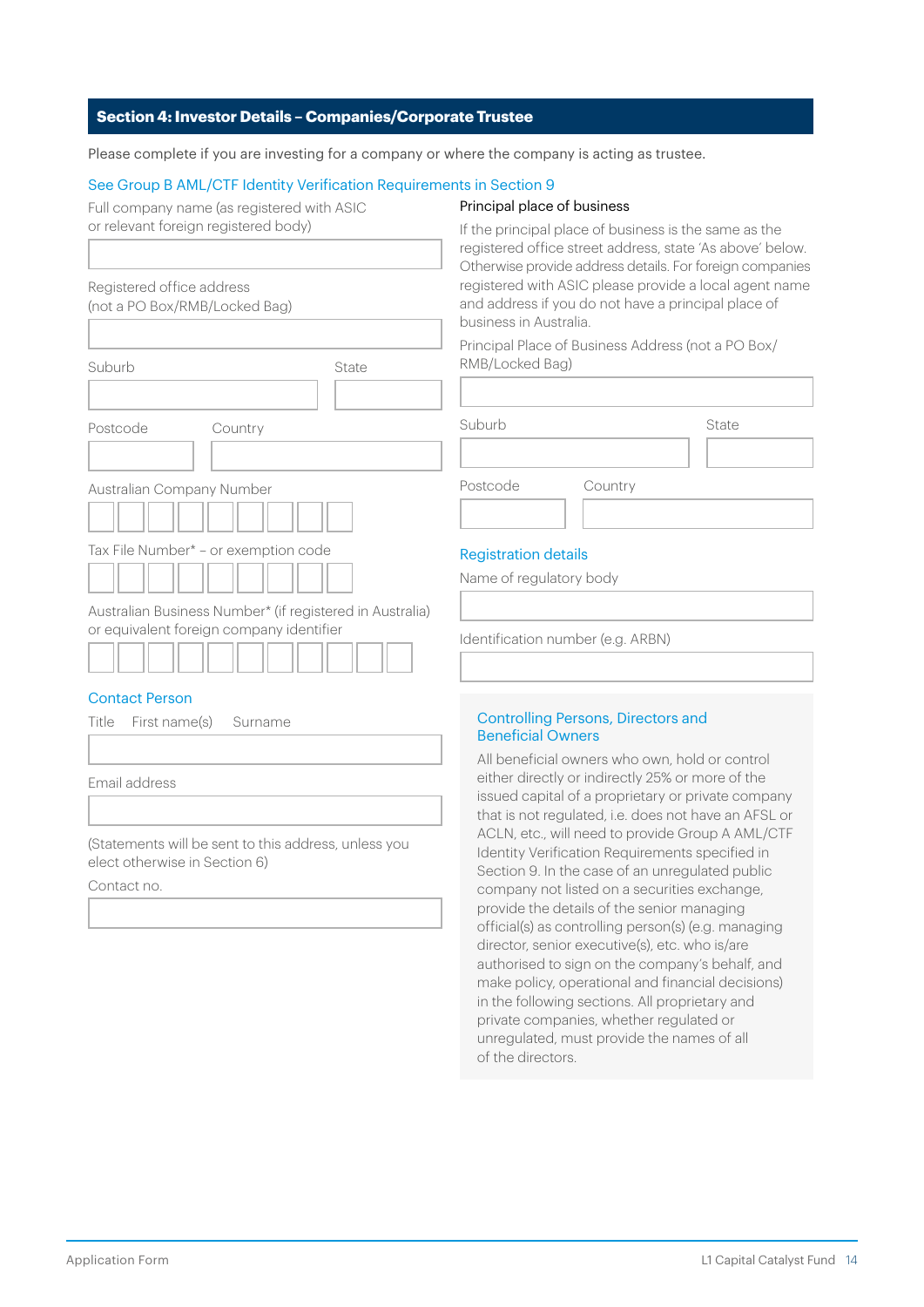| Names of the Directors of a Proprietary or Private<br>Company whether regulated or unregulated | Does the beneficial owner named above hold a prominent<br>public position or function in a government body (local,<br>state, territory, national or foreign) or in an international<br>organisation or are you an immediate family member or<br>a business associate of such a person? |
|------------------------------------------------------------------------------------------------|----------------------------------------------------------------------------------------------------------------------------------------------------------------------------------------------------------------------------------------------------------------------------------------|
| 2                                                                                              | No                                                                                                                                                                                                                                                                                     |
|                                                                                                | Yes, please give details:                                                                                                                                                                                                                                                              |
| 3                                                                                              | Select:                                                                                                                                                                                                                                                                                |
|                                                                                                | Beneficial owner 2 of an unregulated proprietary<br>or private company; or                                                                                                                                                                                                             |
| 4                                                                                              | Senior Managing Official of an unregulated,<br>unlisted, public (e.g. Limited) company                                                                                                                                                                                                 |
| If there are more than 4 directors, please write the<br>other names below.                     | First name(s)<br>Title<br>Surname                                                                                                                                                                                                                                                      |
| Names of the Beneficial Owners or<br><b>Senior Managing Official(s)</b>                        | Residential address (not a PO Box/RMB/Locked Bag)                                                                                                                                                                                                                                      |
| Select:<br>Beneficial owner 1 of an unregulated proprietary<br>or private company; or          | Suburb<br>State                                                                                                                                                                                                                                                                        |
| Senior Managing Official of an unregulated,<br>unlisted, public (e.g. Limited) company         | Postcode<br>Country                                                                                                                                                                                                                                                                    |
| First name(s)<br>Title<br>Surname                                                              |                                                                                                                                                                                                                                                                                        |
| Residential address (not a PO Box/RMB/Locked Bag)                                              | Date of birth (DD/MM/YYYY)                                                                                                                                                                                                                                                             |
|                                                                                                | Does the beneficial owner named above hold a                                                                                                                                                                                                                                           |
| Suburb<br>State                                                                                | prominent public position or function in a government<br>body (local, state, territory, national or foreign) or in an<br>international organisation or are you an immediate<br>family member or a business associate of such a person?                                                 |
| Postcode<br>Country                                                                            | No                                                                                                                                                                                                                                                                                     |
|                                                                                                | Yes, please give details:                                                                                                                                                                                                                                                              |
| Date of birth (DD/MM/YYYY)                                                                     | If there are more than 2 beneficial owners or<br>managing officials, please copy and complete this<br>page for the other persons or alternatively, provide                                                                                                                             |

page for the other persons or alternatively, provide the additional details as an attachment.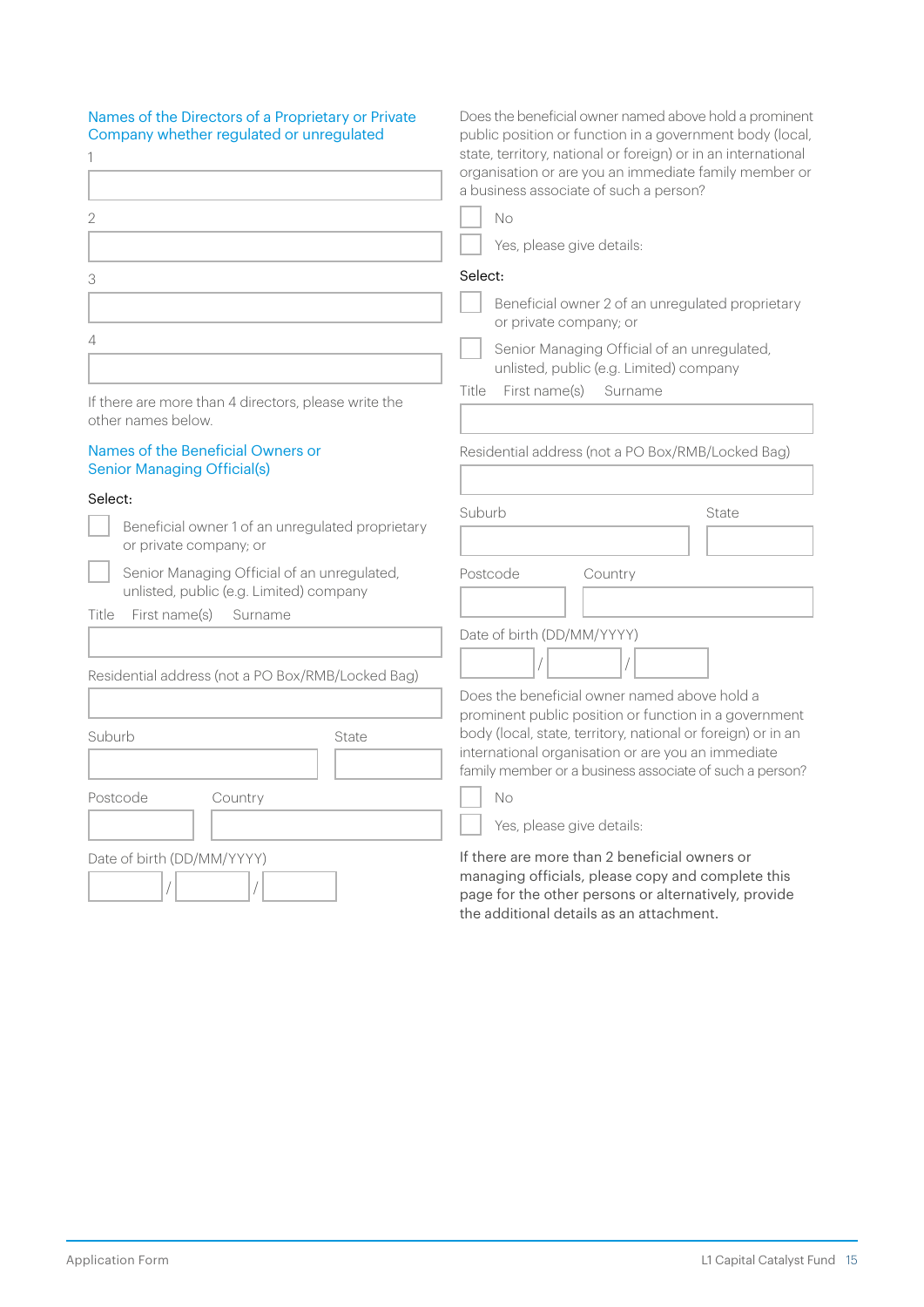#### **Section 5: Investor Details – Trusts/Superannuation Funds**

Please complete if you are investing for a trust or superannuation fund.

#### See Group C AML/CTF Identity Verification Requirements in section 9

| Full name of trust or superannuation fund                                                                    | Beneficiaries of an unregulated trust                                                                                                                                                                                  |
|--------------------------------------------------------------------------------------------------------------|------------------------------------------------------------------------------------------------------------------------------------------------------------------------------------------------------------------------|
|                                                                                                              | Please provide details below of any be<br>who directly or indirectly are entitled t                                                                                                                                    |
| Full name of business (if any)                                                                               | of 25% or more of the trust.                                                                                                                                                                                           |
|                                                                                                              |                                                                                                                                                                                                                        |
| Country where established                                                                                    |                                                                                                                                                                                                                        |
|                                                                                                              | $\overline{2}$                                                                                                                                                                                                         |
| Australian Business Number* (if obtained)                                                                    |                                                                                                                                                                                                                        |
|                                                                                                              | 3                                                                                                                                                                                                                      |
| Tax File Number* - or exemption code                                                                         | 4                                                                                                                                                                                                                      |
|                                                                                                              |                                                                                                                                                                                                                        |
| Trustee details - How many trustees are there?                                                               | If there are no beneficiaries of the trus                                                                                                                                                                              |
|                                                                                                              | the class of beneficiary (e.g. the name<br>family group, class of unit holders, the                                                                                                                                    |
| Individual trustee(s) - complete Section 3 -<br>Investor details - Individuals/Joint                         | purpose or charity name):                                                                                                                                                                                              |
| Company trustee(s) - complete Section 4 -                                                                    |                                                                                                                                                                                                                        |
| Investor details - Companies/Corporate Trustee                                                               | Settlor details                                                                                                                                                                                                        |
| Combination - trustee(s) to complete each<br>relevant section                                                | Please provide the full name and last kn<br>of the settlor of the trust where the ini<br>contribution to the trust was greater th                                                                                      |
| <b>Type of Trust</b>                                                                                         | This information is not required i                                                                                                                                                                                     |
| Registered Managed Investment Scheme                                                                         | asset contribution was less than<br>and/or                                                                                                                                                                             |
| Australian Registered Scheme Number (ARSN)                                                                   | This information is not required i                                                                                                                                                                                     |
|                                                                                                              | is deceased                                                                                                                                                                                                            |
| Regulated Trust (including self-managed<br>superannuation funds and registered charities<br>that are trusts) | Settlor's full name and last known add                                                                                                                                                                                 |
| Name of Regulator (e.g. ASIC, APRA, ATO, ACNC)                                                               |                                                                                                                                                                                                                        |
|                                                                                                              | Beneficial owners of an unregulated ti                                                                                                                                                                                 |
| Registration/Licence details or ABN                                                                          |                                                                                                                                                                                                                        |
| Other Trust (unregulated)                                                                                    | Please provide details below of any be<br>owner of the trust. A beneficial owner                                                                                                                                       |
| Please describe                                                                                              | individual who directly or indirectly ha<br>greater interest in the trust or is a pers<br>exerts control over the trust. This inclu<br>appointer of the trust who holds the p<br>annoint or remove the trustees of the |

beneficiaries ed to an interest

trust, describe ame of the the charitable

known address initial asset r than \$10,000.

> ed if the initial an \$10,000;

ed if the settlor

address

d trust

beneficial ner is any  $\frac{1}{10}$  has a 25% or erson who ncludes the e power to appoint or remove the trustees of the trust.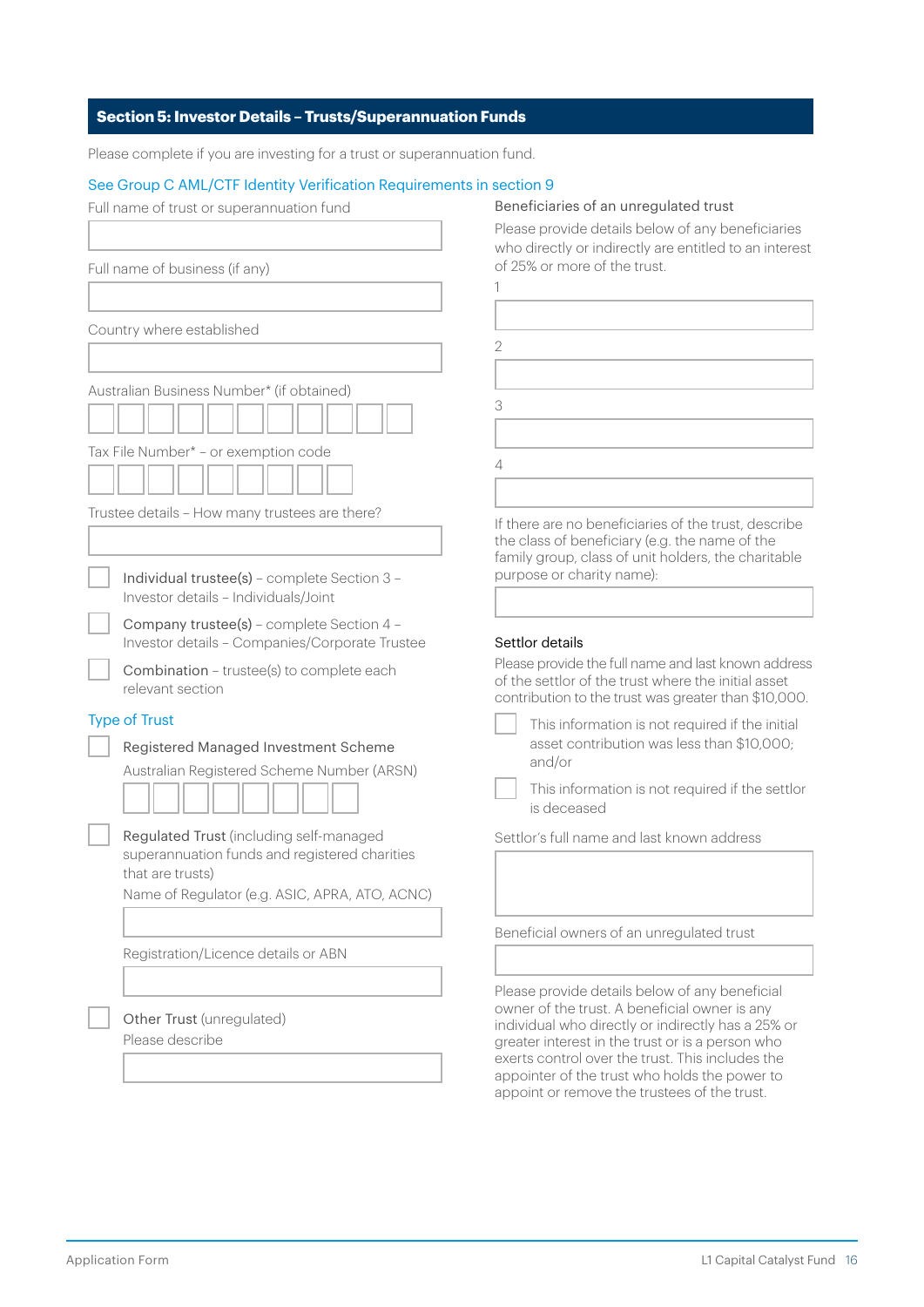| <b>Beneficial owner 1 or Controlling Person 1</b>                                                     | Beneficial owner 2 or Controlling Person 2                                                                                |  |  |
|-------------------------------------------------------------------------------------------------------|---------------------------------------------------------------------------------------------------------------------------|--|--|
| Select:                                                                                               | Select:                                                                                                                   |  |  |
| Beneficial owner 1: or                                                                                | Beneficial owner 2; or                                                                                                    |  |  |
| Controlling Person - What is the role,<br>e.g. Appointer:                                             | Controlling Person - What is the role,<br>e.g. Appointer:                                                                 |  |  |
|                                                                                                       |                                                                                                                           |  |  |
| First name(s)<br>Title<br>Surname                                                                     | Title<br>First name(s)<br>Surname                                                                                         |  |  |
|                                                                                                       |                                                                                                                           |  |  |
| Residential address (not a PO Box/RMB/Locked Bag)                                                     | Residential address (not a PO Box/RMB/Locked Bag)                                                                         |  |  |
|                                                                                                       |                                                                                                                           |  |  |
| Suburb<br>State                                                                                       | Suburb<br>State                                                                                                           |  |  |
|                                                                                                       |                                                                                                                           |  |  |
| Postcode<br>Country                                                                                   | Postcode<br>Country                                                                                                       |  |  |
|                                                                                                       |                                                                                                                           |  |  |
| Date of birth (DD/MM/YYYY)                                                                            | Date of birth (DD/MM/YYYY)                                                                                                |  |  |
|                                                                                                       |                                                                                                                           |  |  |
| Does the beneficial owner named above hold a<br>prominent public position or function in a government | If there are more than 2 beneficial owners, please<br>provide details as an attachment.                                   |  |  |
| body (local, state, territory, national or foreign)                                                   | Does the beneficial owner named above hold a                                                                              |  |  |
| or in an international organisation or are you an                                                     | prominent public position or function in a government                                                                     |  |  |
| immediate family member or a business associate<br>of such a person?                                  | body (local, state, territory, national or foreign) or in an<br>international organisation or are you an immediate family |  |  |
| No                                                                                                    | member or a business associate of such a person?                                                                          |  |  |
| Yes, please give details:                                                                             | <b>No</b>                                                                                                                 |  |  |
|                                                                                                       | Yes, please give details:                                                                                                 |  |  |
|                                                                                                       |                                                                                                                           |  |  |

All beneficial owners will need to provide Group A AML/CTF Identity Verification Requirements in Section 9

If there are more than 2 beneficial owners or controlling persons, please copy and complete this page for the other persons or alternatively, provide the additional details as an attachment.

## Section 5.1: Custodian Attestation: Chapter 4, Parts 4.4.18 and 4.4.19 of the AML/CTF Rules

If you are a Company completing this Application Form on behalf of an individual, another company, a trust or other entity, in a Custodial capacity, please complete this section.

In accordance with Chapter 4, part 4.4.19 (1)(a) to (d) of the AML/CTF Rules, does the Custodian meet the definition (see 'Section 10 – Glossary') of a Custodian?

In accordance with Chapter 4, part 4.4.19 (e) of the AML/CTF Rules, do you, in your capacity as Custodian attest that prior to requesting this designated service from Equity Trustees, it has carried out and will continue to carry out, all applicable customer identification procedures on the underlying account holder named or to be named in the Fund's register, including conducting ongoing customer due diligence requirements in accordance with Chapter 15 of the AML/CTF Rules?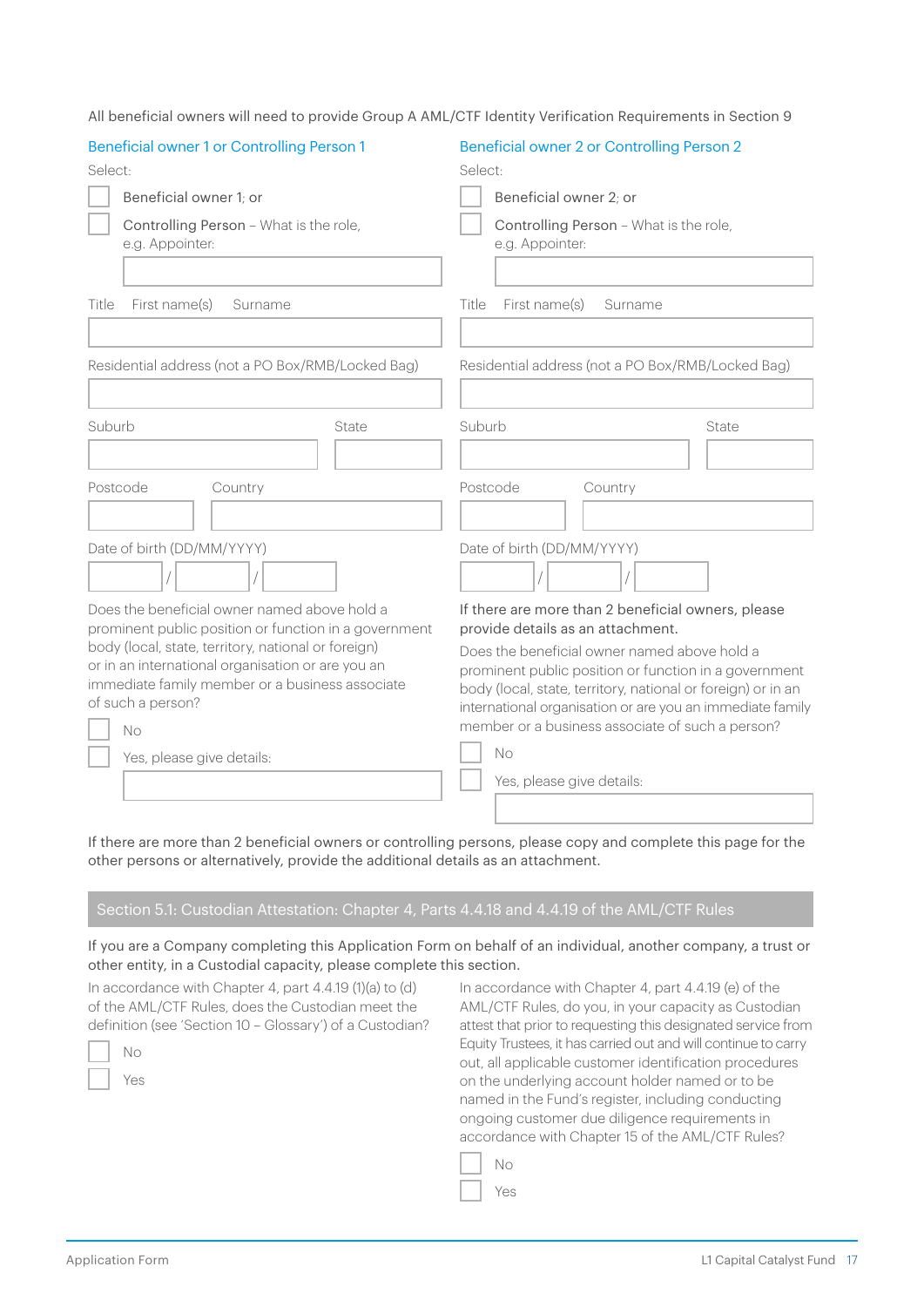If you answered YES to all of the above questions, then Equity Trustees is able to apply the Chapter 4, part 4.4 Custodian rules to this account and will rely upon the customer due diligence conducted by the Custodian on the underlying account holder named or to be named in the Fund's register.

If requested to do so at any time after the provision of this designated service, the Custodian agrees to honour any reasonable request made by Equity Trustees for information or evidence about the underlying account holder in order to allow Equity Trustees to meet its obligations under the AML/CTF Act.

| ∼<br>ı |
|--------|
| 2      |

Excepting the below circumstances where the custodian answered NO or did not complete any of the above questions, no other information about the underlying account holder is required to be collected.

However, further information about you as the Custodian and as a company is required to be collected and verified as required by the AML/CTF rules. Please complete the rest of this form for the Custodian.

#### Excepting circumstances:

If you answered NO or did not complete any of the above questions, then we are unable to apply the Chapter 4, part 4.4 Custodian rules to this application. We are therefore obligated to conduct full Know Your Client procedures on the underlying account holder named or to be named in the Fund's register including any named nominee, as well as the trustees, beneficial owners and controlling persons of the underlying named account in addition to the Custodian. Therefore, please complete the relevant forms and provide identity documents for all parties connected to this account.

#### **Section 6: Authorised Representative, Agent and/or Financial Adviser**

Please complete if you are appointing an authorised representative, agent and/or financial adviser.

#### See Group D AML/CTF Identity Verification Requirements in Section 9

| I am an authorised representative or agent as |  |
|-----------------------------------------------|--|
| nominated by the investor(s)                  |  |

You must attach a valid authority such as Power of Attorney, guardianship order, grant of probate, appointment of bankruptcy, etc. that is a certified copy. The document must be current and complete, signed by the investor or a court official and permits the authorised representative or agent to transact on behalf of the investor.

Full name of authorised representative or agent

Role held with investor(s)

Signature Date

I am a financial adviser as nominated by the investor Name of adviser

AFSL number

Dealer group

| Name of advisory firm                                                                                         |         |
|---------------------------------------------------------------------------------------------------------------|---------|
|                                                                                                               |         |
|                                                                                                               |         |
| Postage address                                                                                               |         |
|                                                                                                               |         |
| Suburb                                                                                                        | State   |
|                                                                                                               |         |
| Postcode                                                                                                      | Country |
|                                                                                                               |         |
| Email address                                                                                                 |         |
|                                                                                                               |         |
| Contact no.                                                                                                   |         |
|                                                                                                               |         |
|                                                                                                               |         |
| Financial Advice (only complete if applicable)                                                                |         |
| The investor has received personal financial                                                                  |         |
| product advice in relation to this investment from<br>a licensed financial adviser and that advice is current |         |

#### Financial Adviser Declaration

I/We hereby declare that I/we are not a US Person as defined in the PDS/IM

I/We hereby declare that the investor is not a US Person as defined in the PDS/IM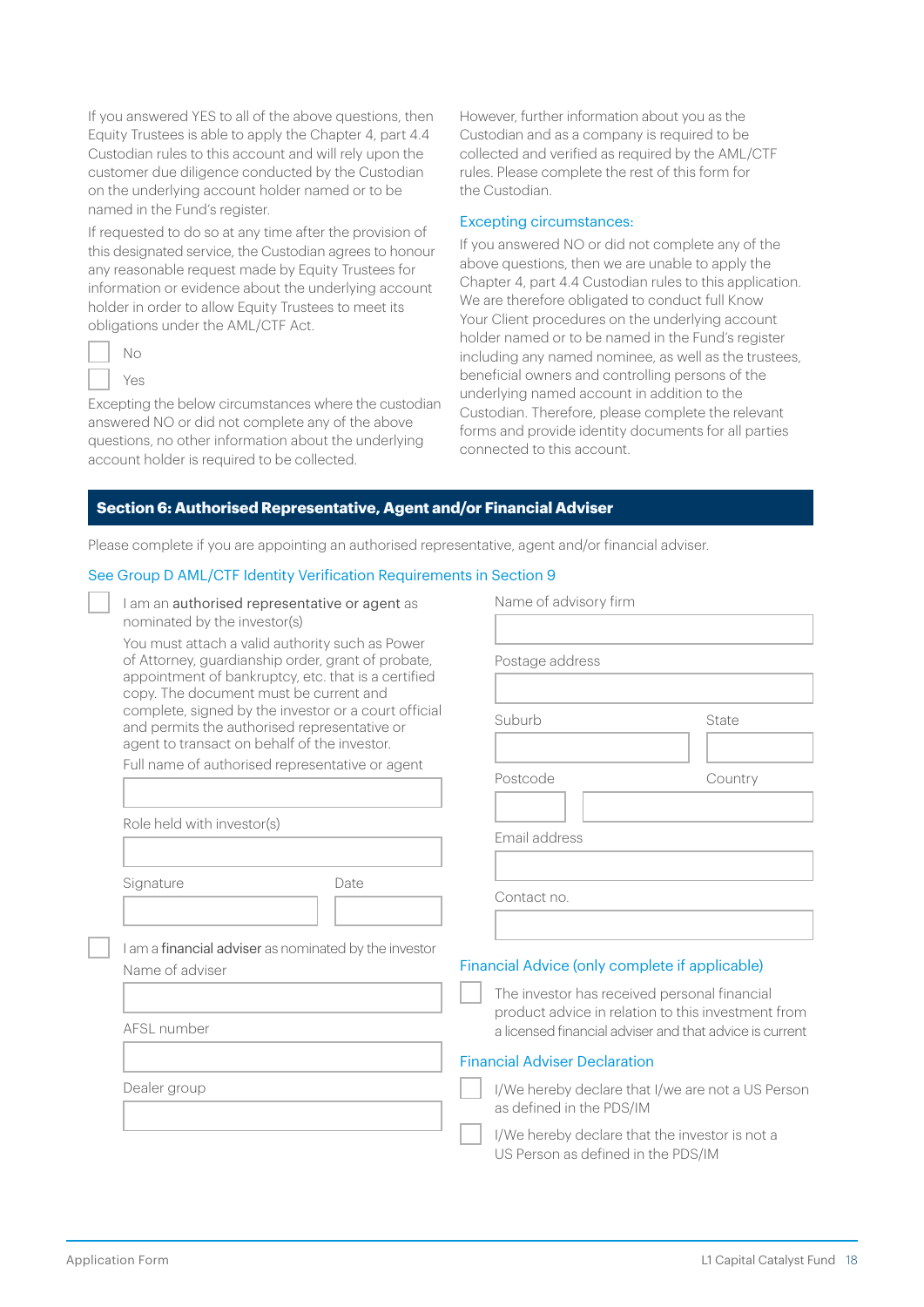| I/We have completed an appropriate Customer<br>Identification Procedure (CIP) on this investor<br>which meets the requirements (per type of<br>investor) set out above                                                                                         | By appointing an authorised representative, agent and/or<br>financial adviser you acknowledge that you have read<br>and agreed to the terms and conditions in the PDS/IM<br>relating to such appointment.                                                                                                                                    |  |  |
|----------------------------------------------------------------------------------------------------------------------------------------------------------------------------------------------------------------------------------------------------------------|----------------------------------------------------------------------------------------------------------------------------------------------------------------------------------------------------------------------------------------------------------------------------------------------------------------------------------------------|--|--|
| I/We have attached the relevant CIP documents<br>Signature<br>Date                                                                                                                                                                                             | Please tick this box if you DO NOT want your<br>authorised representative, agent and/or financial<br>adviser to have access to information about<br>your investment                                                                                                                                                                          |  |  |
| Access to information<br>Unless you elect otherwise, your authorised<br>representative, agent and/or financial adviser<br>will also be provided access to your investment<br>information and/or receive copies of statements<br>and transaction confirmations. | Please tick this box if you DO NOT want copies<br>of statements and transaction confirmations sent<br>to your authorised representative, agent and/or<br>financial adviser<br>Please tick this box if you want statements<br>and transaction confirmations sent ONLY to<br>your authorised representative, agent and/or<br>financial adviser |  |  |
| Section 7: Foreign Account Tax Compliance Act (FATCA), Common Reporting Standard (CRS)<br>Self-Certification Form - All investors must complete<br>Sub-Section I: Individuals                                                                                  |                                                                                                                                                                                                                                                                                                                                              |  |  |
| Please fill this Sub-Section I only if you are an individual. If you are an entity, please fill Sub-Section II.                                                                                                                                                |                                                                                                                                                                                                                                                                                                                                              |  |  |
| 1. Are you a US tax resident (e.g. US citizen or US resident)?                                                                                                                                                                                                 | If no TIN available enter Reason A, B or C                                                                                                                                                                                                                                                                                                   |  |  |
| Yes: provide your US Taxpayer Identification<br>Number (TIN) and continue to question 2<br>Investor 1                                                                                                                                                          | 1<br>$\overline{2}$<br>Investor 2                                                                                                                                                                                                                                                                                                            |  |  |
| Investor 2                                                                                                                                                                                                                                                     | Country/Jurisdiction of tax residence<br>1                                                                                                                                                                                                                                                                                                   |  |  |
| No: continue to question 2                                                                                                                                                                                                                                     | 2                                                                                                                                                                                                                                                                                                                                            |  |  |
| 2. Are you a tax resident of any other country<br>outside of Australia?                                                                                                                                                                                        | TIN<br>1                                                                                                                                                                                                                                                                                                                                     |  |  |
| Yes: state each country and provide your TIN or<br>equivalent (or Reason Code if no TIN is provided)                                                                                                                                                           | $\overline{2}$                                                                                                                                                                                                                                                                                                                               |  |  |
| for each jurisdiction below and skip to question 12<br>Investor 1                                                                                                                                                                                              | If no TIN available enter Reason A, B or C                                                                                                                                                                                                                                                                                                   |  |  |
| Country/Jurisdiction of tax residence                                                                                                                                                                                                                          | $\mathbf{1}$                                                                                                                                                                                                                                                                                                                                 |  |  |
| 1                                                                                                                                                                                                                                                              | 2                                                                                                                                                                                                                                                                                                                                            |  |  |
| 2                                                                                                                                                                                                                                                              | If more space is needed please provide details as<br>an attachment.                                                                                                                                                                                                                                                                          |  |  |
| TIN<br>1                                                                                                                                                                                                                                                       | No: skip to question 12                                                                                                                                                                                                                                                                                                                      |  |  |
| 2                                                                                                                                                                                                                                                              |                                                                                                                                                                                                                                                                                                                                              |  |  |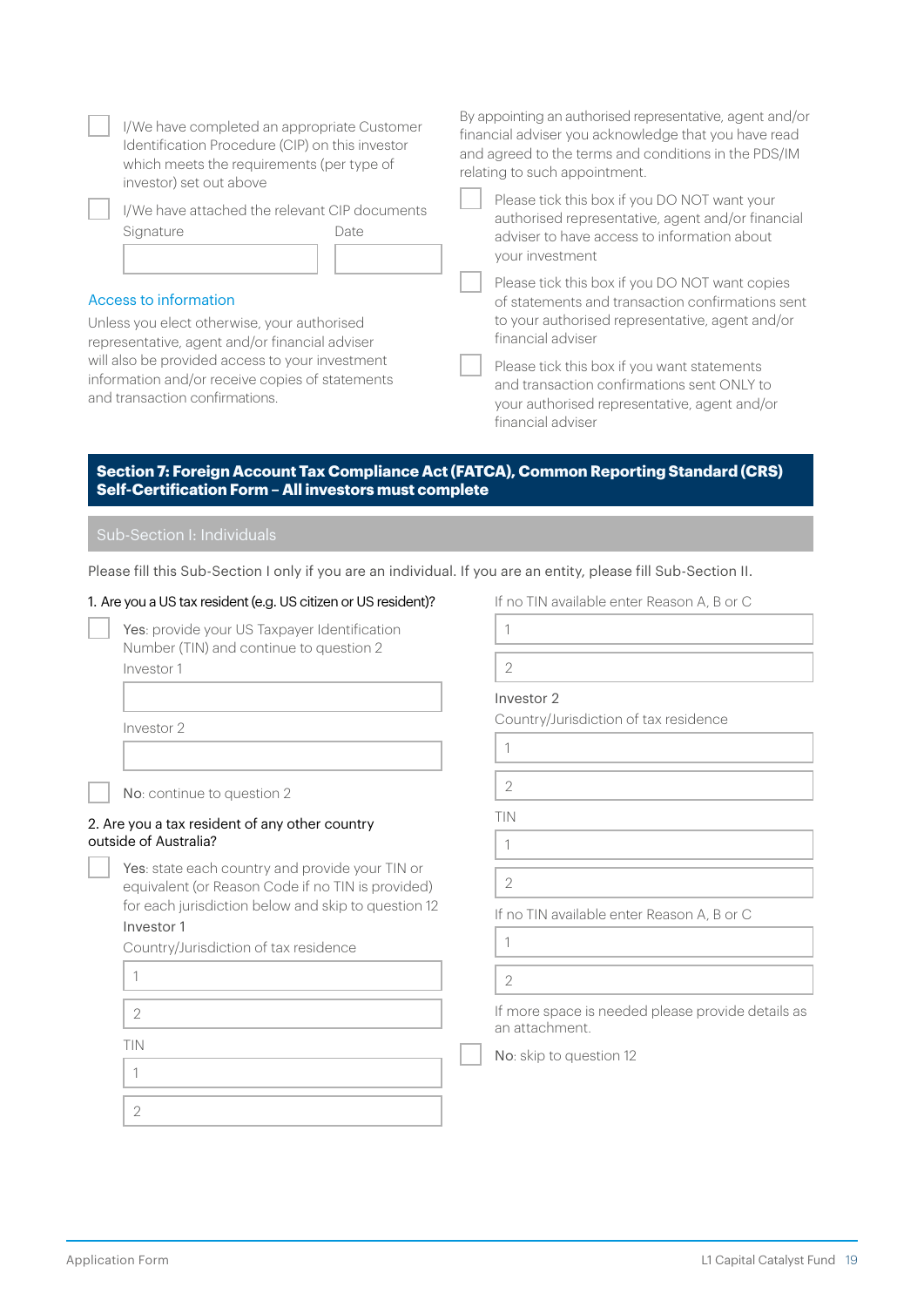#### Reason Code

If TIN or equivalent is not provided, please provide reason from the following options:

- Reason A: The country/jurisdiction where the investor is resident does not issue TINs to its residents.
- Reason B: The investor is otherwise unable to obtain a TIN or equivalent number (Please explain why the investor is unable to obtain a TIN in the below table if you have selected this reason).
- Reason C: No TIN is required. (Note: Only select this reason if the domestic law of the relevant jurisdiction does not require the collection of the TIN issued by such jurisdiction.)

If Reason B has been selected above, explain why you are not required to obtain a TIN:

#### Reason B explanation

Investor 1

Investor 2

Please fill this Sub-Section II only if you are an entity. If you are an individual, please fill Sub-Section I.

| 3. Are you an Australian complying superannuation fund?                                                                                                                                                                                                                                       | Non-Participating FFI, provide type below                                                                                                                                                                                                                    |
|-----------------------------------------------------------------------------------------------------------------------------------------------------------------------------------------------------------------------------------------------------------------------------------------------|--------------------------------------------------------------------------------------------------------------------------------------------------------------------------------------------------------------------------------------------------------------|
| Yes: skip to question 12                                                                                                                                                                                                                                                                      |                                                                                                                                                                                                                                                              |
| No: continue to question 4                                                                                                                                                                                                                                                                    | Sponsored Entity. Please provide the Sponsoring<br>Entity's name and GIIN                                                                                                                                                                                    |
| <b>FATCA</b>                                                                                                                                                                                                                                                                                  |                                                                                                                                                                                                                                                              |
| 4. Are you a US Person?                                                                                                                                                                                                                                                                       |                                                                                                                                                                                                                                                              |
| Yes: continue to question 5                                                                                                                                                                                                                                                                   | Trustee Documented Trust. Please provide your                                                                                                                                                                                                                |
| No: skip to question 6                                                                                                                                                                                                                                                                        | Trustee's name and GIIN                                                                                                                                                                                                                                      |
| 5. Are you a Specified US Person?                                                                                                                                                                                                                                                             |                                                                                                                                                                                                                                                              |
| Yes: provide your TIN below and skip to question 7                                                                                                                                                                                                                                            | Other, provide details                                                                                                                                                                                                                                       |
| No: indicate exemption type and skip to question 7                                                                                                                                                                                                                                            | No: continue to question 7<br><b>CRS</b>                                                                                                                                                                                                                     |
| 6. Are you a Financial Institution for the purposes of FATCA?<br>Yes: provide your Global Intermediary<br>Identification Number (GIIN)                                                                                                                                                        | 7. Are you a tax resident of any country outside of<br>Australia and the US?<br>Yes: state each country and provide your TIN or<br>equivalent (or Reason Code if no TIN is provided) for<br>each jurisdiction below and continue to question 8<br>Investor 1 |
| If you do not have a GIIN, please provide your<br>FATCA status below and then continue to<br>question 7. If you are a sponsored entity, please<br>provide your GIIN above and your sponsor's<br>details below and then continue to question 7.<br>Exempt Beneficial Owner, provide type below | Country/Jurisdiction of tax residence<br>1<br>$\overline{2}$<br>TIN                                                                                                                                                                                          |
| Deemed-Compliant FFI (other than a Sponsored<br>Investment Entity or a Trustee Documented Trust),<br>provide type below                                                                                                                                                                       | 1<br>$\overline{2}$<br>If no TIN available enter Reason A, B or C<br>1                                                                                                                                                                                       |
|                                                                                                                                                                                                                                                                                               | $\overline{2}$                                                                                                                                                                                                                                               |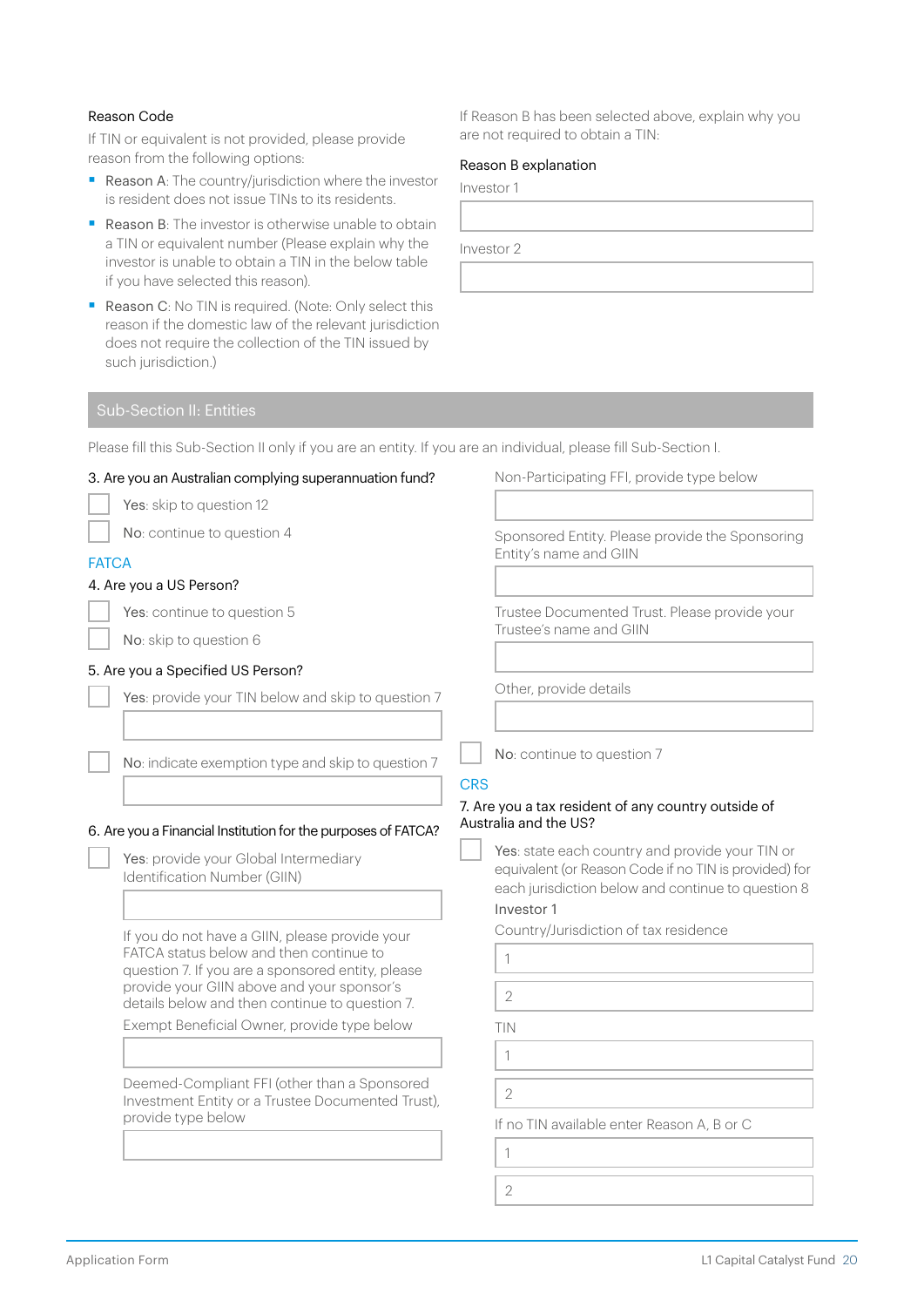| Investor 2                                                                                                                                                                                                            | No: skip to question 10                                                                                           |  |  |
|-----------------------------------------------------------------------------------------------------------------------------------------------------------------------------------------------------------------------|-------------------------------------------------------------------------------------------------------------------|--|--|
| Country/Jurisdiction of tax residence                                                                                                                                                                                 |                                                                                                                   |  |  |
| 1                                                                                                                                                                                                                     | 9. Are you an investment entity resident in a non-<br>participating jurisdiction for CRS purposes and             |  |  |
| $\overline{2}$                                                                                                                                                                                                        | managed by another financial Institution?                                                                         |  |  |
| TIN                                                                                                                                                                                                                   | Yes: skip to question 11                                                                                          |  |  |
|                                                                                                                                                                                                                       | No: skip to question 12                                                                                           |  |  |
| 1                                                                                                                                                                                                                     | <b>Non-Financial Entities</b>                                                                                     |  |  |
| $\overline{2}$                                                                                                                                                                                                        | 10. Are you an Active Non-Financial Entity (Active NFE)?                                                          |  |  |
| If no TIN available enter Reason A, B or C                                                                                                                                                                            | Yes: specify the type of Active NFE below and<br>skip to question 12                                              |  |  |
| 1                                                                                                                                                                                                                     | Less than 50% of the entity's gross income from                                                                   |  |  |
| $\overline{2}$                                                                                                                                                                                                        | the preceding calendar year is passive income<br>(e.g. dividends, distribution, interests, royalties              |  |  |
| If more space is needed please provide details<br>as an attachment.                                                                                                                                                   | and rental income) and less than 50% of its assets<br>during the preceding calendar year are assets               |  |  |
| Reason Code                                                                                                                                                                                                           | held for the production of passive income                                                                         |  |  |
| If TIN or equivalent is not provided, please provide<br>reason from the following options:                                                                                                                            | Corporation that is regularly traded or a related<br>entity of a regularly traded corporation                     |  |  |
| Reason A: The country/jurisdiction where the investor<br>is resident does not issue TINs to its residents.                                                                                                            | Provide name of Listed Entity                                                                                     |  |  |
| <b>Reason B:</b> The investor is otherwise unable to obtain<br>п<br>a TIN or equivalent number (Please explain why the<br>investor is unable to obtain a TIN in the below table<br>if you have selected this reason). | and exchange on which traded                                                                                      |  |  |
| Reason C: No TIN is required. (Note. Only select this<br>reason if the domestic law of the relevant jurisdiction<br>does not require the collection of the TIN issued by<br>such jurisdiction).                       | Governmental Entity, International Organisation<br>or Central Bank<br>Other: please specify                       |  |  |
| If Reason B has been selected above, explain why you                                                                                                                                                                  |                                                                                                                   |  |  |
| are not required to obtain a TIN:                                                                                                                                                                                     |                                                                                                                   |  |  |
| Reason B explanation<br>Investor 1                                                                                                                                                                                    | No: you are a Passive Non-Financial Entity<br>(Passive NFE). Continue to question 11                              |  |  |
|                                                                                                                                                                                                                       | <b>Controlling Persons</b>                                                                                        |  |  |
| Investor 2                                                                                                                                                                                                            | 11. Does one or more of the following apply to you:                                                               |  |  |
|                                                                                                                                                                                                                       | Is any natural person that exercises control over you<br>(for corporations, this would include directors or       |  |  |
|                                                                                                                                                                                                                       | beneficial owners who ultimately own 25% or more                                                                  |  |  |
| No: continue to question 8                                                                                                                                                                                            | of the share capital) a tax resident of any country                                                               |  |  |
| 8. Are you a Financial Institution for the purpose of CRS?                                                                                                                                                            | outside of Australia?                                                                                             |  |  |
| Yes: specify the type of Financial Institution below<br>and continue to question 9                                                                                                                                    | If you are a trust, is any natural person including<br>ш<br>trustee, protector, beneficiary, settlor or any other |  |  |
| Reporting Financial Institution                                                                                                                                                                                       | natural person exercising ultimate effective control<br>over the trust a tax resident of any country outside      |  |  |
| Non-Reporting Financial Institution:                                                                                                                                                                                  | of Australia?                                                                                                     |  |  |
| <b>Trustee Documented Trust</b>                                                                                                                                                                                       | • Where no natural person is identified as exercising<br>control of the entity, the controlling person will be    |  |  |

Other: please specify

the natural person(s) who holds the position of

senior managing official.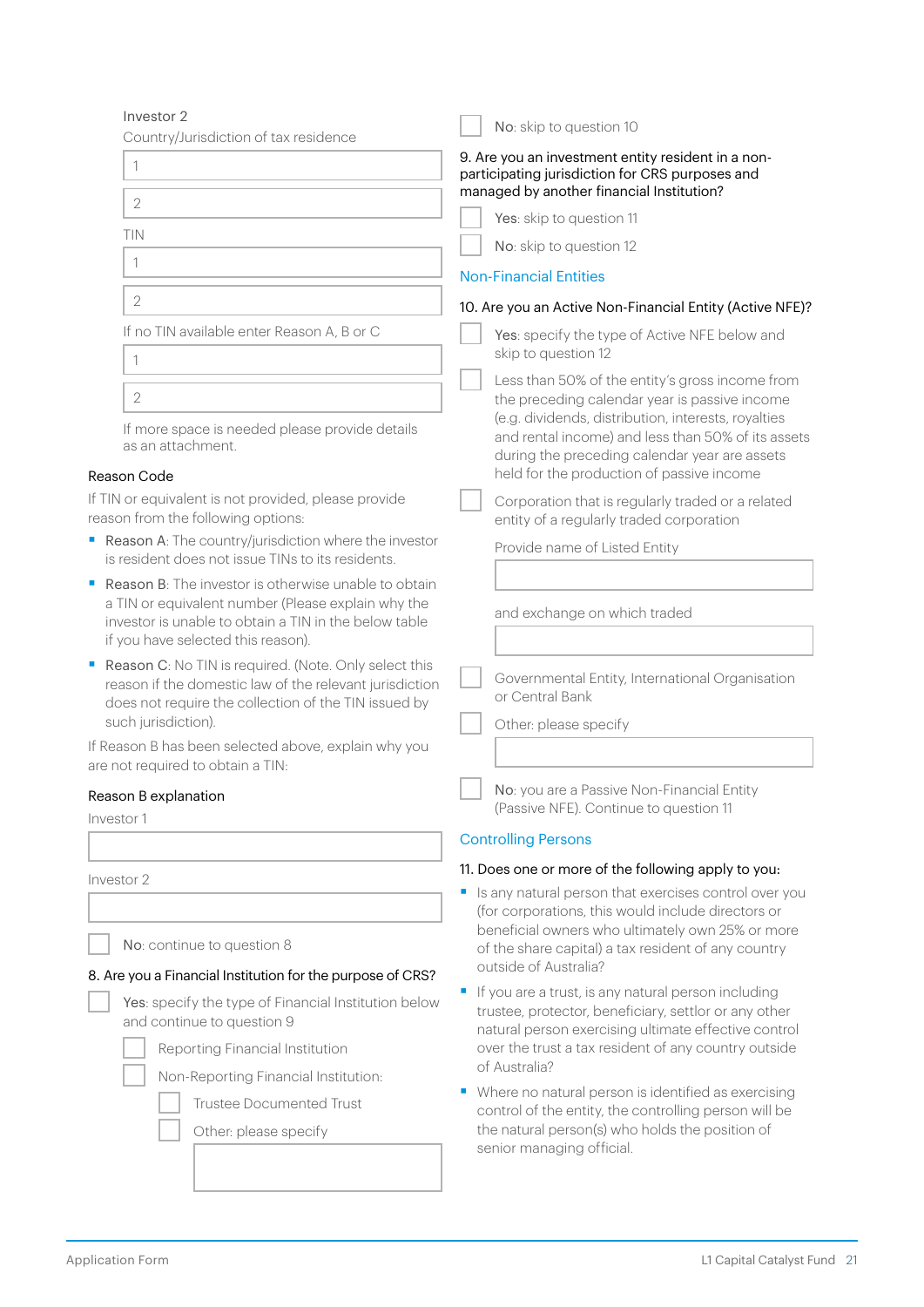| Yes: provide controlling person information below:                |         | Country/Jurisdiction of tax residence                                                                                                                                                                            |  |  |
|-------------------------------------------------------------------|---------|------------------------------------------------------------------------------------------------------------------------------------------------------------------------------------------------------------------|--|--|
| Controlling person 1                                              |         | 1                                                                                                                                                                                                                |  |  |
| Title<br>First name(s)                                            | Surname | $\overline{2}$                                                                                                                                                                                                   |  |  |
|                                                                   |         | TIN                                                                                                                                                                                                              |  |  |
| Residential address (not a PO Box/RMB/Locked Bag)                 |         | 1                                                                                                                                                                                                                |  |  |
|                                                                   |         |                                                                                                                                                                                                                  |  |  |
| Suburb                                                            | State   | $\overline{2}$                                                                                                                                                                                                   |  |  |
|                                                                   |         | If no TIN available enter Reason A, B or C                                                                                                                                                                       |  |  |
| Postcode                                                          | Country | 1                                                                                                                                                                                                                |  |  |
|                                                                   |         | $\overline{2}$                                                                                                                                                                                                   |  |  |
| Date of birth (DD/MM/YYYY)                                        |         | If there are more than 2 controlling persons,<br>please provide details as an attachment.                                                                                                                        |  |  |
| Country/Jurisdiction of tax residence                             |         | Reason Code                                                                                                                                                                                                      |  |  |
| 1                                                                 |         | If TIN or equivalent is not provided, please provide<br>reason from the following options:                                                                                                                       |  |  |
| $\sqrt{2}$                                                        |         | Reason A: The country/jurisdiction where the investor<br>is resident does not issue TINs to its residents.                                                                                                       |  |  |
| TIN<br>1                                                          |         | <b>Reason B:</b> The investor is otherwise unable to obtain<br>a TIN or equivalent number (please explain why the<br>investor is unable to obtain a TIN in the below table<br>if you have selected this reason). |  |  |
| $\overline{2}$<br>If no TIN available enter Reason A, B or C<br>1 |         | Reason C: No TIN is required. (Note: Only select this<br>reason if the domestic law of the relevant jurisdiction<br>does not require the collection of the TIN issued by<br>such jurisdiction.)                  |  |  |
| $\overline{2}$                                                    |         | If Reason B has been selected above, explain why you<br>are not required to obtain a TIN.                                                                                                                        |  |  |
| Controlling person 2<br>Title<br>First name(s)                    | Surname | Reason B explanation                                                                                                                                                                                             |  |  |
|                                                                   |         | Investor 1                                                                                                                                                                                                       |  |  |
| Residential address (not a PO Box/RMB/Locked Bag)                 |         |                                                                                                                                                                                                                  |  |  |
|                                                                   |         | Investor 2                                                                                                                                                                                                       |  |  |
| Suburb                                                            | State   |                                                                                                                                                                                                                  |  |  |
|                                                                   |         | No: continue to question 12                                                                                                                                                                                      |  |  |
| Postcode                                                          | Country | 12. Signature and Declaration - ALL investors must sign                                                                                                                                                          |  |  |
| Date of birth (DD/MM/YYYY)                                        |         | I undertake to provide a suitably updated self-<br>certification within 30 days of any change in<br>circumstances which causes the information<br>contained herein to become incorrect                           |  |  |
|                                                                   |         | I declare the information above to be true<br>and correct                                                                                                                                                        |  |  |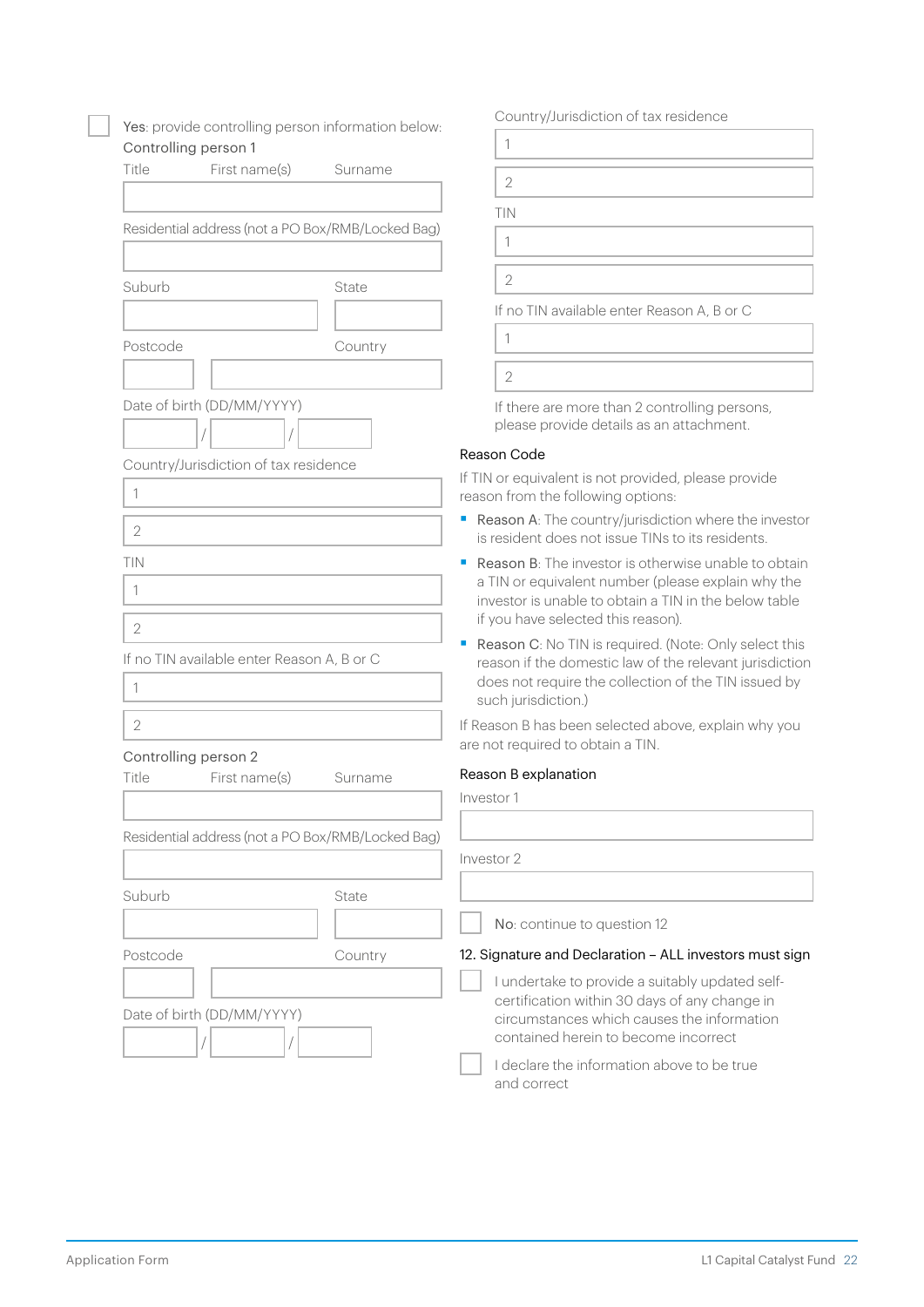#### Investor 1

#### Investor 2

Name of individual/entity Name of authorised representative Signature Date Name of individual/entity Name of authorised representative Signature Date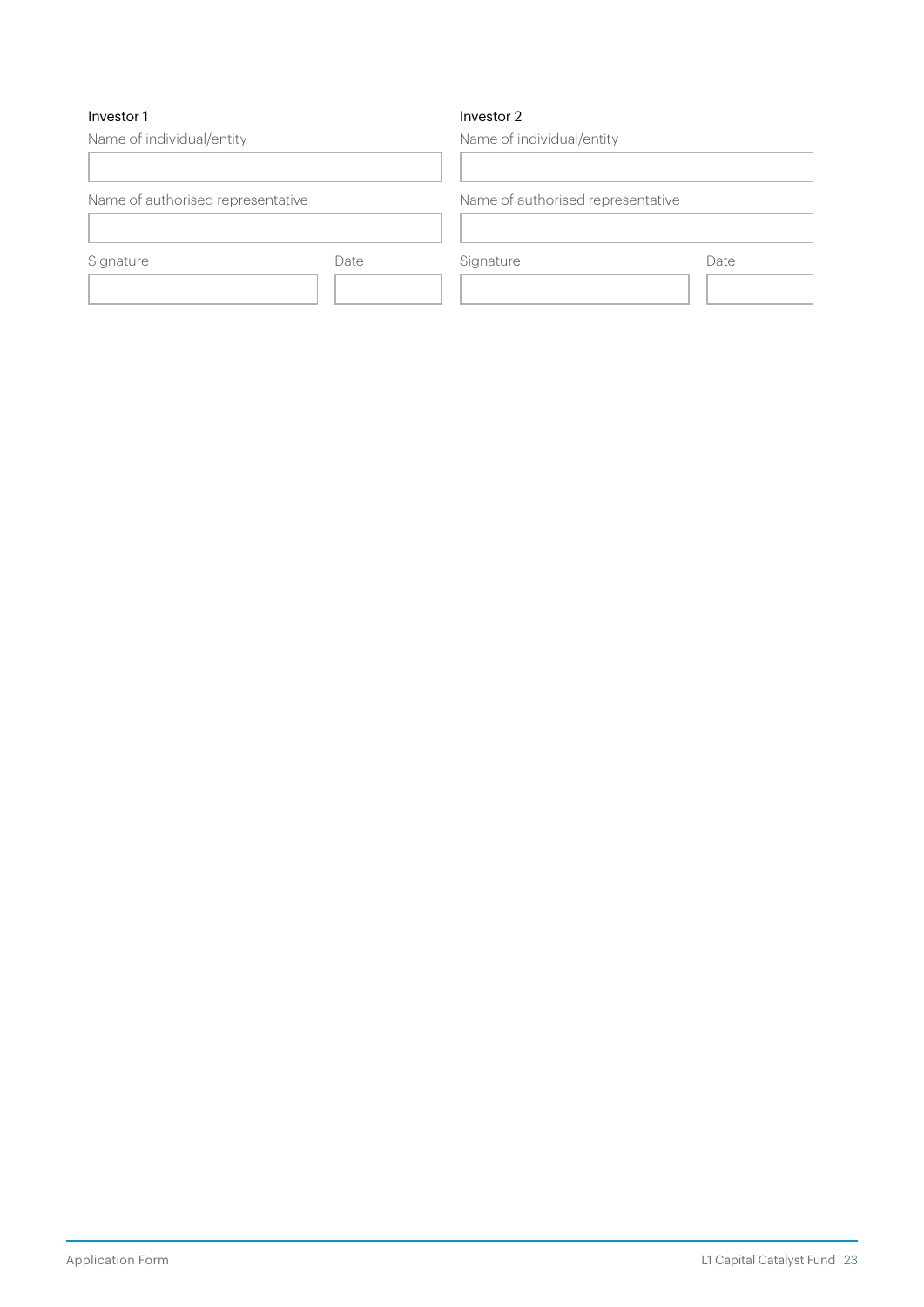#### **Section 8: Declarations – All investors must complete**

In most cases the information that you provide in this form will satisfy the AML/CTF Act, the US Foreign Account Tax Compliance Act (FATCA) and the Common Reporting Standard (CRS). However, in some instances the Responsible Entity may contact you to request further information. It may also be necessary for the Responsible Entity to collect information (including sensitive information) about you from third parties in order to meet its obligations under the AML/CTF Act, FATCA and CRS.

#### When you complete this Application Form you make the following declarations:

- I/We have received the PDS/IM and made this application in Australia (and/or New Zealand for those offers made in New Zealand).
- I/We have read the PDS/IM to which this Application Form applies and agree to be bound by the terms and conditions of the PDS/IM and the Constitution of the relevant Fund/Trust in which I/we have chosen to invest.
- I/we have carefully considered the features of Fund/Trust as described in the PDS (including its investment objectives, minimum suggested investment timeframe, risk level, withdrawal arrangements and investor suitability) and, after obtaining any financial and/or tax advice that I/we deemed appropriate, am/are satisfied that my/our proposed investment in the Fund/Trust is consistent with my/our investment objectives, financial circumstances and needs.\*
- I/We have considered our personal circumstances and, where appropriate, obtained investment and/or taxation advice.
- I/We hereby declare that I/we are not a US Person as defined in the PDS/IM.
- I/We acknowledge that (if a natural person) I am/we are 18 years of age or over and I am/we are eligible to hold units in the Fund/Trust in which I/We have chosen to invest.
- I/We acknowledge and agree that Equity Trustees has outlined in the PDS/IM provided to me/us how and where I/we can obtain a copy of the Equity Trustees Group Privacy Statement.
- I/We consent to the transfer of any of my/our personal information to external third parties including but not limited to fund administrators, fund investment manager(s) and related bodies corporate who are located outside Australia for the purpose of administering the products and services for which I/we have engaged the services of Equity Trustees or its related bodies corporate and to foreign government agencies for reporting purposes (if necessary).
- I/we hereby confirm that the personal information that I/we have provided to Equity Trustees is correct and current in every detail, and should these details

change, I/we shall promptly advise Equity Trustees in writing of the change(s).

- I/We agree to provide further information or personal details to the Responsible Entity if required to meet its obligations under anti-money laundering and counter-terrorism legislation, US tax legislation or reporting legislation and acknowledge that processing of my/our application may be delayed and will be processed at the unit price applicable for the Business Day as at which all required information has been received and verified.
- **•** If I/we have provided an email address, I/we consent to receive ongoing investor information including PDS/IM information, confirmations of transactions and additional information as applicable via email.
- I/We acknowledge that Equity Trustees does not guarantee the repayment of capital or the performance of the Fund/Trust or any particular rate of return from the Fund/Trust.
- I/We acknowledge that an investment in the Fund/Trust is not a deposit with or liability of Equity Trustees and is subject to investment risk including possible delays in repayment and loss of income or capital invested.
- I/We acknowledge that Equity Trustees is not responsible for the delays in receipt of monies caused by the postal service or the investor's bank.
- If I/we lodge a fax application request, I/we acknowledge and agree to release, discharge and agree to indemnify Equity Trustees from and against any and all losses, liabilities, actions, proceedings, account claims and demands arising from any fax application.
- **•** If I/we have completed and lodged the relevant sections on authorised representatives, agents and/or financial advisers on the Application Form then I/we agree to release, discharge and indemnify Equity Trustees from and against any and all losses, liabilities, actions, proceedings, account claims and demands arising from Equity Trustees acting on the instructions of my/our authorised representatives, agents and/or financial advisers.
- If this is a joint application each of us agrees that our investment is held as joint tenants.

Disregard if not applicable.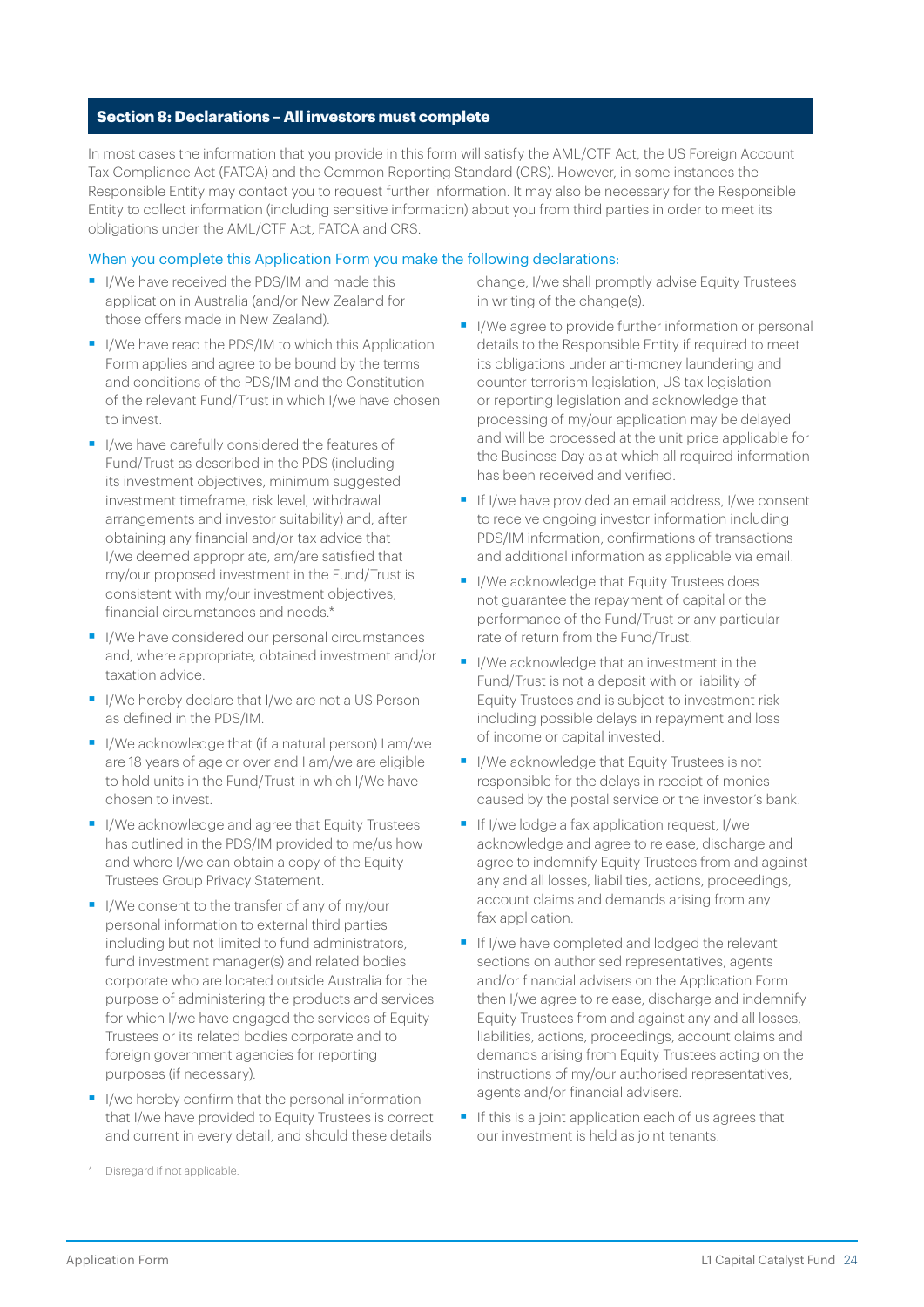- I/We acknowledge and agree that where the Responsible Entity, in its sole discretion, determines that:
	- I/we are ineligible to hold units in a Fund/Trust or have provided misleading information in my/our Application Form; or
	- I/we owe any amounts to Equity Trustees, then I/we appoint the Responsible Entity as my/our agent to submit a withdrawal request on my/our behalf in respect of all or part of my/our units, as the case requires, in the Fund/Trust.
- For Wholesale Clients<sup>\*</sup> I/We acknowledge that I am/we are a Wholesale Client (as defined in Section 761G of the Corporations Act 2001 (Cth)) and are therefore eligible to hold units in the Fund/Trust.
- For New Zealand applicants<sup>\*</sup> I/we have read the terms of the offer relating to New Zealand investors, including the New Zealand warning statement.
- For New Zealand Wholesale Investors\* -I/We acknowledge and agree that:
	- I/We have read the "New Zealand Wholesale Investor Fact Sheet" and PDS/IM or "New Zealand Investors: Selling Restriction" for the Fund/Trust;
	- I am/We are a Wholesale Investor and am/are therefore eligible to hold units in the Fund/Trust; and
	- I/We have not:
		- Offered, sold, or transferred, and will not offer, sell, or transfer, directly or indirectly, any units in the Fund/Trust;
		- Granted, issued, or transferred, and will not grant, issue, or transfer, any interests in or options over, directly or indirectly, any units in the Fund/Trust; and
		- Distributed and will not distribute, directly or indirectly, the PDS/IM or any other offering materials or advertisement in relation to any offer of units in the Fund/Trust, in each case in New Zealand, other than to a person who is a Wholesale Investor; and
	- I/We will notify Equity Trustees if I/we cease to be a Wholesale Investor; and
	- I/We have separately provided a signed Wholesale Investor Certification located at the end of this Application Form.

All references to Wholesale Investor in this Declaration are a reference to Wholesale Investor in terms of clause 3(2) of Schedule 1 of the Financial Markets Conduct Act 2013 (New Zealand).

#### Terms and conditions for collection of Tax File Numbers (TFN) and Australian Business Numbers (ABN)\*

Collection of TFN and ABN information is authorised and its use and disclosure strictly regulated by tax laws and the Privacy Act. Investors must only provide an ABN instead of a TFN when the investment is made in the course of their enterprise. You are not obliged to provide either your TFN or ABN, but if you do not provide either or claim an exemption, we are required to deduct tax from your distribution at the highest marginal tax rate plus Medicare levy to meet Australian taxation law requirements.

For more information about the use of TFNs for investments, contact the enquiries section of your local branch of the ATO. Once provided, your TFN will be applied automatically to any future investments in the Fund/Trust where formal application procedures are not required (e.g. distribution reinvestments), unless you indicate, at any time, that you do not wish to quote a TFN for a particular investment. Exempt investors should attach a copy of the certificate of exemption. For super funds or trusts list only the applicable ABN or TFN for the super fund or trust.

<sup>\*</sup> Disregard if not applicable.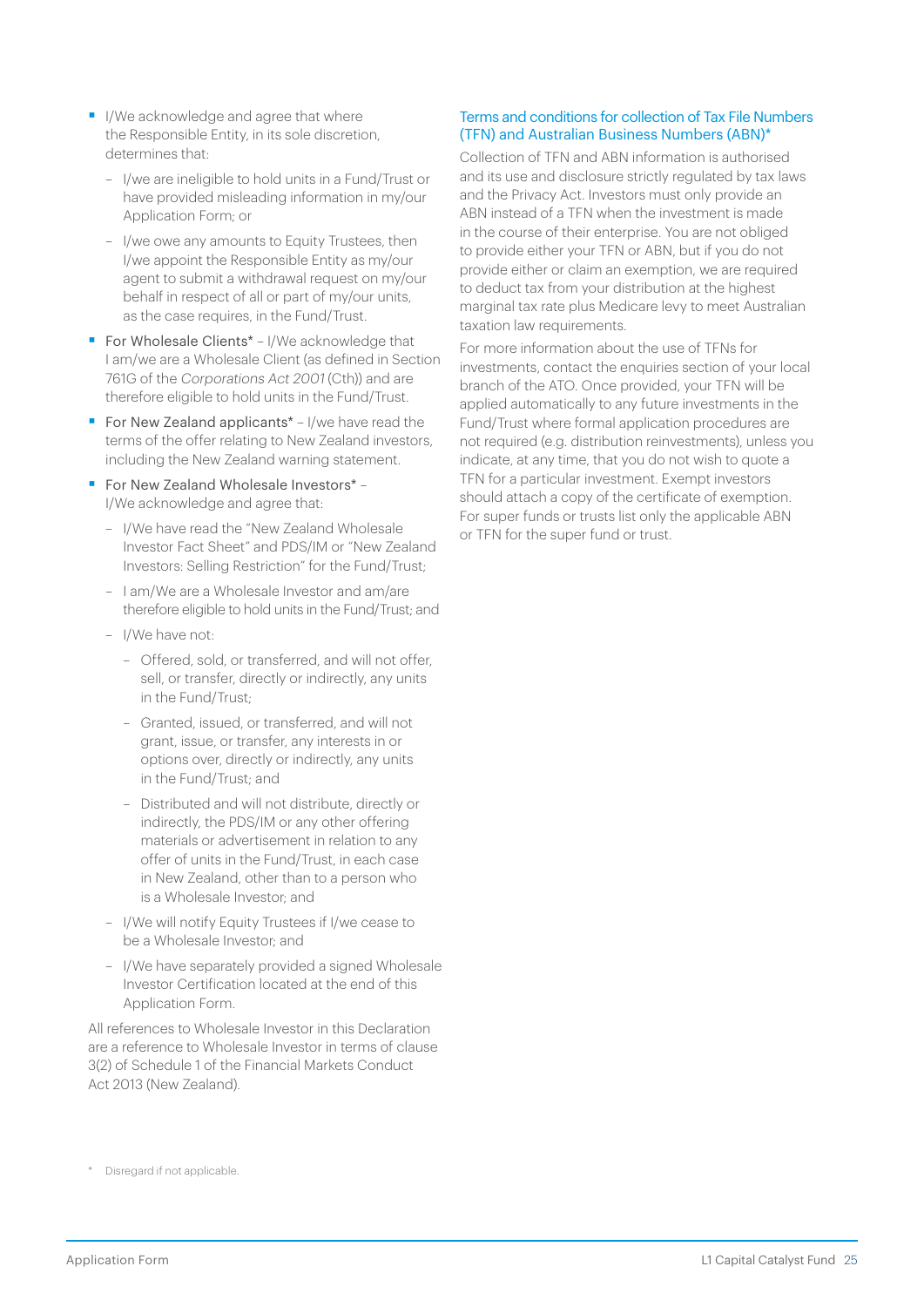## When you sign this Application Form you declare that you have read, agree to and make the declarations above

| Investor 1                                                                                                                                                                                                                  |  | Investor 2        |                              |                                                           |  |  |
|-----------------------------------------------------------------------------------------------------------------------------------------------------------------------------------------------------------------------------|--|-------------------|------------------------------|-----------------------------------------------------------|--|--|
| Name of individual/entity                                                                                                                                                                                                   |  |                   | Name of individual/entity    |                                                           |  |  |
|                                                                                                                                                                                                                             |  |                   |                              |                                                           |  |  |
| Capacity (e.g. Director, Secretary, Authorised signatory)                                                                                                                                                                   |  |                   |                              | Capacity (e.g. Director, Secretary, Authorised signatory) |  |  |
| Signature<br>Date                                                                                                                                                                                                           |  | Signature<br>Date |                              |                                                           |  |  |
|                                                                                                                                                                                                                             |  |                   |                              |                                                           |  |  |
|                                                                                                                                                                                                                             |  |                   | Company Seal (if applicable) |                                                           |  |  |
|                                                                                                                                                                                                                             |  |                   |                              |                                                           |  |  |
|                                                                                                                                                                                                                             |  |                   |                              |                                                           |  |  |
|                                                                                                                                                                                                                             |  |                   |                              |                                                           |  |  |
|                                                                                                                                                                                                                             |  |                   |                              |                                                           |  |  |
| <b>Signing Authority</b>                                                                                                                                                                                                    |  |                   |                              |                                                           |  |  |
| Please tick to indicate signing requirements for future instructions (e.g. withdrawals, change of account details, etc.)                                                                                                    |  |                   |                              |                                                           |  |  |
| Only one investor required to sign                                                                                                                                                                                          |  |                   | All investors must sign      |                                                           |  |  |
| Have you                                                                                                                                                                                                                    |  |                   |                              |                                                           |  |  |
| Completed all sections relevant to you (as set out in the introduction)?                                                                                                                                                    |  |                   |                              |                                                           |  |  |
| Nominated your financial adviser in Section 7 (if applicable)?                                                                                                                                                              |  |                   |                              |                                                           |  |  |
| Provided certified copies of your identification documents or has your financial adviser completed<br>this for you?                                                                                                         |  |                   |                              |                                                           |  |  |
| Completed all other relevant details and SIGNED the Application Form?                                                                                                                                                       |  |                   |                              |                                                           |  |  |
| If you can tick all of the boxes above, send the following:                                                                                                                                                                 |  |                   |                              |                                                           |  |  |
| Completed Application Form;                                                                                                                                                                                                 |  |                   |                              | Certified copies of identification documents              |  |  |
| by post to:                                                                                                                                                                                                                 |  |                   | or by fax to:                |                                                           |  |  |
| Mainstream Fund Services<br><b>Client Services Registry Team</b><br>GPO Box 4968<br>Sydney NSW 2001                                                                                                                         |  |                   | +61 2 9251 3525              |                                                           |  |  |
| For additional applications the duly completed Application Form (including details regarding your direct credit<br>payment) may be mailed to the postal address above or faxed to the following fax number: +61 2 9251 3525 |  |                   |                              |                                                           |  |  |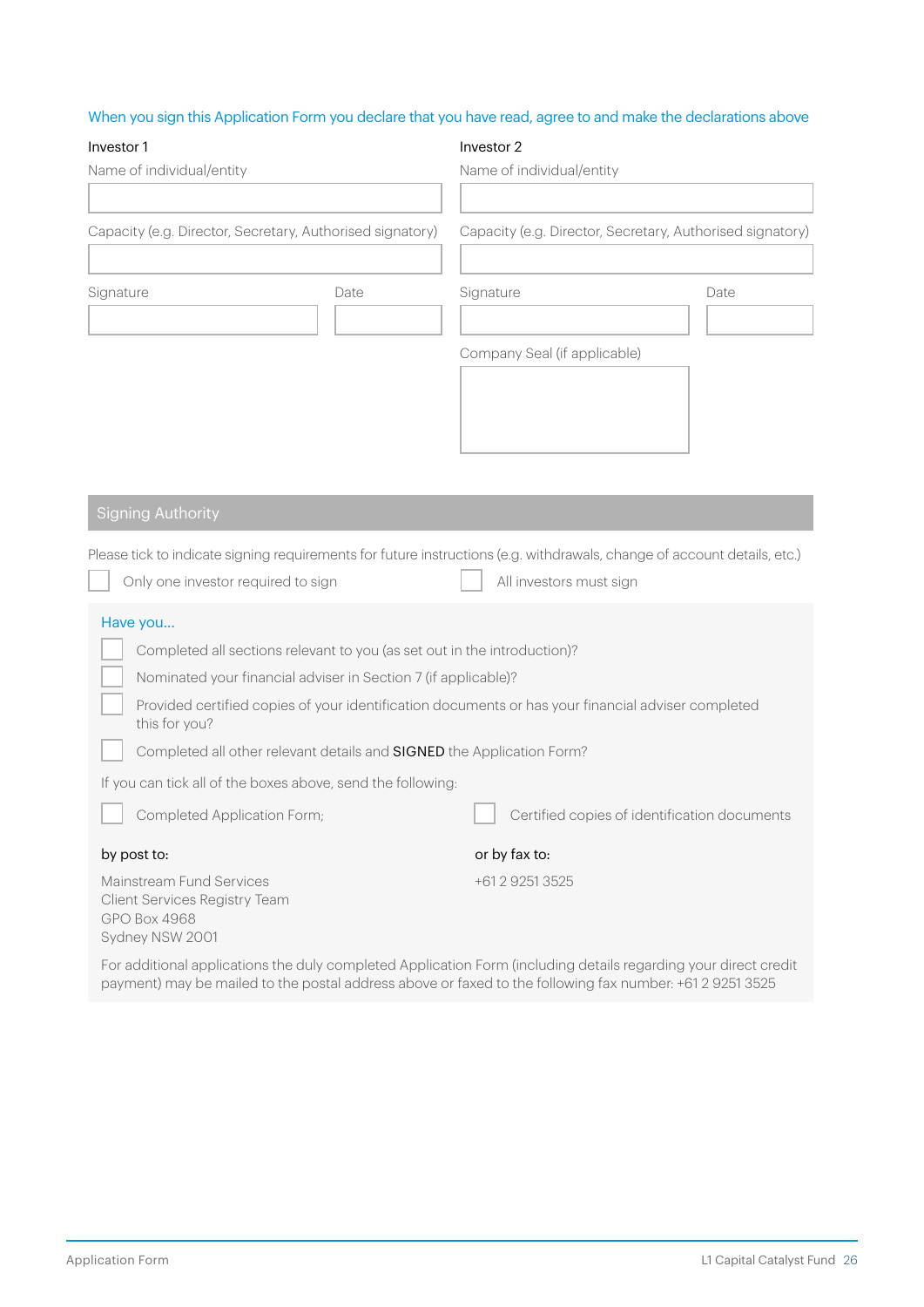#### **Section 9: AML/CTF Identity Verification Requirements**

The AML/CTF Act requires the Responsible Entity to adopt and maintain an Anti-Money Laundering and Counter-Terrorism Financing (AML/CTF) Program. The AML/CTF Program includes ongoing customer due diligence, which may require the Responsible Entity to collect further information.

- Identification documentation provided must be in the name of the investor.
- Non-English language documents must be translated by an accredited translator. Provide both the foreign language document and the accredited English translation.
- Applications made without providing this information cannot be processed until all the necessary information has been provided.
- If you are unable to provide the identification documents described please contact Equity Trustees.

#### These documents should be provided as an original or a CERTIFIED COPY of the original.

#### Who can certify?

Below is an example of who can certify proof of ID documents under the AML/CTF requirements:

- Bailiff
- Bank officer with 5 or more years of continuous service
- Building society officer with 5 or more years of continuous service
- Chiropractor (licensed or registered)
- Clerk of court
- Commissioner for Affidavits
- Commissioner for Declarations
- Credit union officer with 5 or more years of continuous service
- Dentist (licensed or registered)
- Fellow of the National Tax Accountant's Association
- Finance company officer with 5 or more years of continuous service
- Judge of a court
- Justice of the peace
- Legal practitioner (licensed or registered)
- Magistrate
- Marriage celebrant licensed or registered under Subdivision C of Division 1 of Part IV of the Marriage Act 1961
- Master of a court
- Medical practitioner (licensed or registered)
- Member of Chartered Secretaries Australia
- Member of Engineers Australia, other than at the grade of student
- Member of the Association of Taxation and Management Accountants
- Member of the Australian Defence Force with 5 or more years of continuous service
- Member of the Institute of Chartered Accountants in Australia, the Australian Society of Certified Practicing Accountants or the Institute of Public Accountants
- Member of the Parliament of the Commonwealth a State, a Territory Legislature, or a local government authority of a State or Territory
- Minister of religion licensed or registered under Subdivision A of Division 1 of Part IV of the Marriage Act 1961
- Nurse (licensed or registered)
- Optometrist (licensed or registered)
- Permanent employee of Commonwealth, State or local government authority with at least 5 or more years of continuous service
- Permanent employee of the Australian Postal Corporation with 5 or more years of continuous service
- Pharmacist (licensed or registered)
- **•** Physiotherapist (licensed or registered)
- Police officer
- Psychologist (licensed or registered)
- § Registrar, or Deputy Registrar, of a court
- Sheriff
- Teacher employed on a full-time basis at a school or tertiary education institution
- Veterinary surgeon (licensed or registered)

#### When certifying documents, the following process must be followed:

- All copied pages of original proof of ID documents must be certified and the certification must not be older than 2 years.
- The authorised individual must ensure that the original and the copy are identical; then write or stamp on the copied document "certified true copy". This must be followed by the date and signature, printed name and qualification of the authorised individual.
- In cases where an extract of a document is photocopied to verify customer ID, the authorised individual should write or stamp "certified true extract".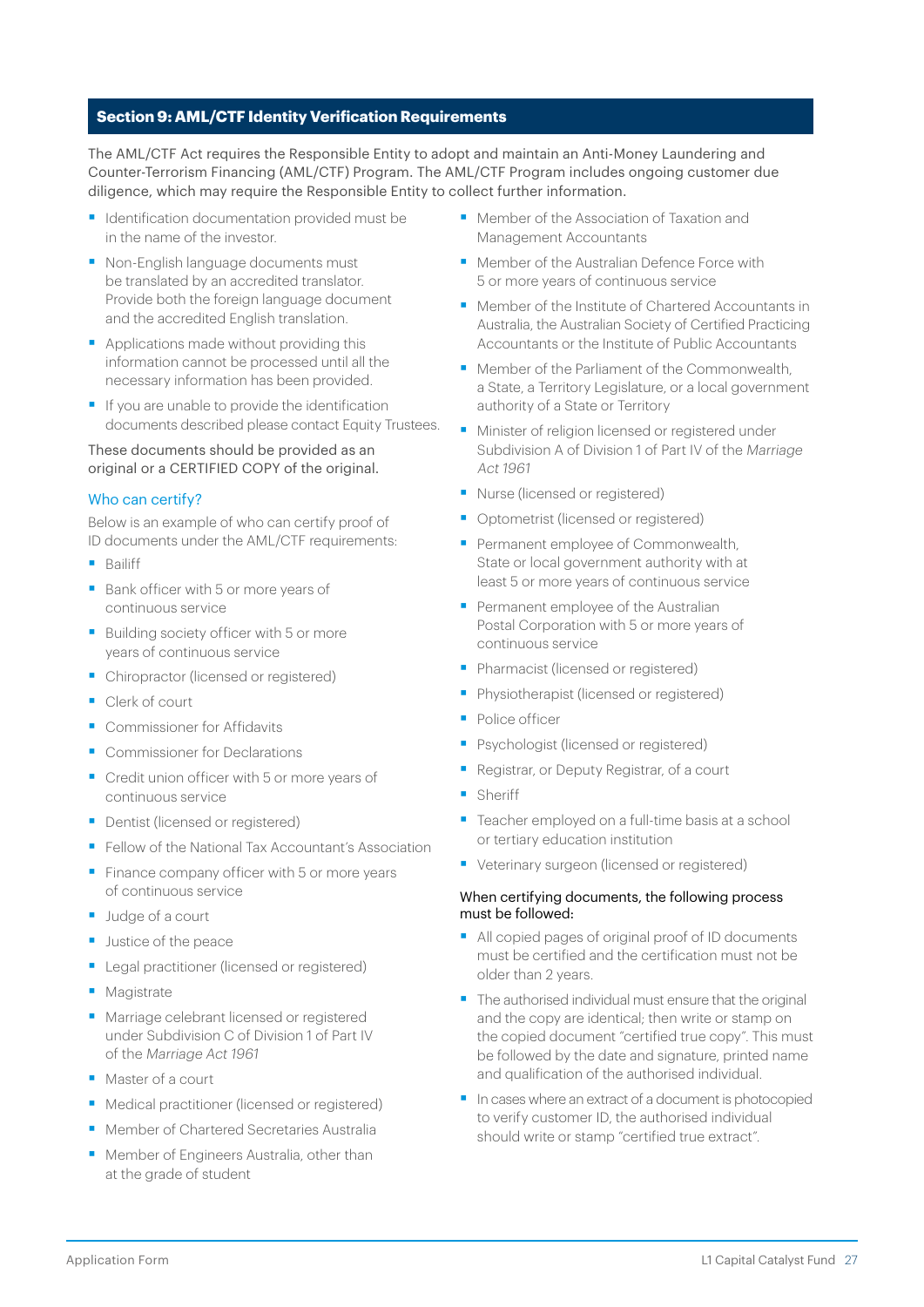| <b>GROUP A: Individuals/Joint</b>                                                                                                                                              |                                                                                                                                       |          |                                                                                                                                                                                                                                                                                                                                                       |  |  |  |  |
|--------------------------------------------------------------------------------------------------------------------------------------------------------------------------------|---------------------------------------------------------------------------------------------------------------------------------------|----------|-------------------------------------------------------------------------------------------------------------------------------------------------------------------------------------------------------------------------------------------------------------------------------------------------------------------------------------------------------|--|--|--|--|
| Each individual investor, individual trustee, beneficial owner, or individual agent or authorised representative<br>must provide one of the following primary photographic ID: |                                                                                                                                       |          |                                                                                                                                                                                                                                                                                                                                                       |  |  |  |  |
|                                                                                                                                                                                | A current Australian driver's licence (or foreign<br>equivalent) that includes a photo and signature                                  |          | A foreign passport or international travel<br>document (must not be expired)                                                                                                                                                                                                                                                                          |  |  |  |  |
|                                                                                                                                                                                | An Australian passport (not expired more than<br>2 years previously)                                                                  |          | An identity card issued by a State or Territory<br>Government that includes a photo                                                                                                                                                                                                                                                                   |  |  |  |  |
|                                                                                                                                                                                | If you do NOT own one of the above ID documents, please provide one valid option from Column A and one<br>valid option from Column B. |          |                                                                                                                                                                                                                                                                                                                                                       |  |  |  |  |
| Column A                                                                                                                                                                       |                                                                                                                                       | Column B |                                                                                                                                                                                                                                                                                                                                                       |  |  |  |  |
|                                                                                                                                                                                | Australian birth certificate                                                                                                          |          | A document issued by the Commonwealth or a                                                                                                                                                                                                                                                                                                            |  |  |  |  |
|                                                                                                                                                                                | Australian citizenship certificate                                                                                                    |          | State or Territory within the preceding 12 months<br>that records the provision of financial benefits to                                                                                                                                                                                                                                              |  |  |  |  |
|                                                                                                                                                                                | Pension card issued by Department<br>of Human Services                                                                                |          | the individual and which contains the individual's<br>name and residential address.                                                                                                                                                                                                                                                                   |  |  |  |  |
|                                                                                                                                                                                |                                                                                                                                       |          | A document issued by the Australian Taxation<br>Office within the preceding 12 months that<br>records a debt payable by the individual to the<br>Commonwealth (or by the Commonwealth to the<br>individual), which contains the individual's name<br>and residential address. Block out the TFN before<br>scanning, copying or storing this document. |  |  |  |  |
|                                                                                                                                                                                |                                                                                                                                       |          | A document issued by a local government body<br>or utilities provider within the preceding 3 months<br>which records the provision of services to that<br>address or to that person (the document must contain<br>the individual's name and residential address).                                                                                     |  |  |  |  |
|                                                                                                                                                                                |                                                                                                                                       |          | If under the age of 18, a notice that: was issued to<br>the individual by a school principal within the<br>preceding 3 months; and contains the name and                                                                                                                                                                                              |  |  |  |  |

residential address; and records the period of time that the individual attended that school.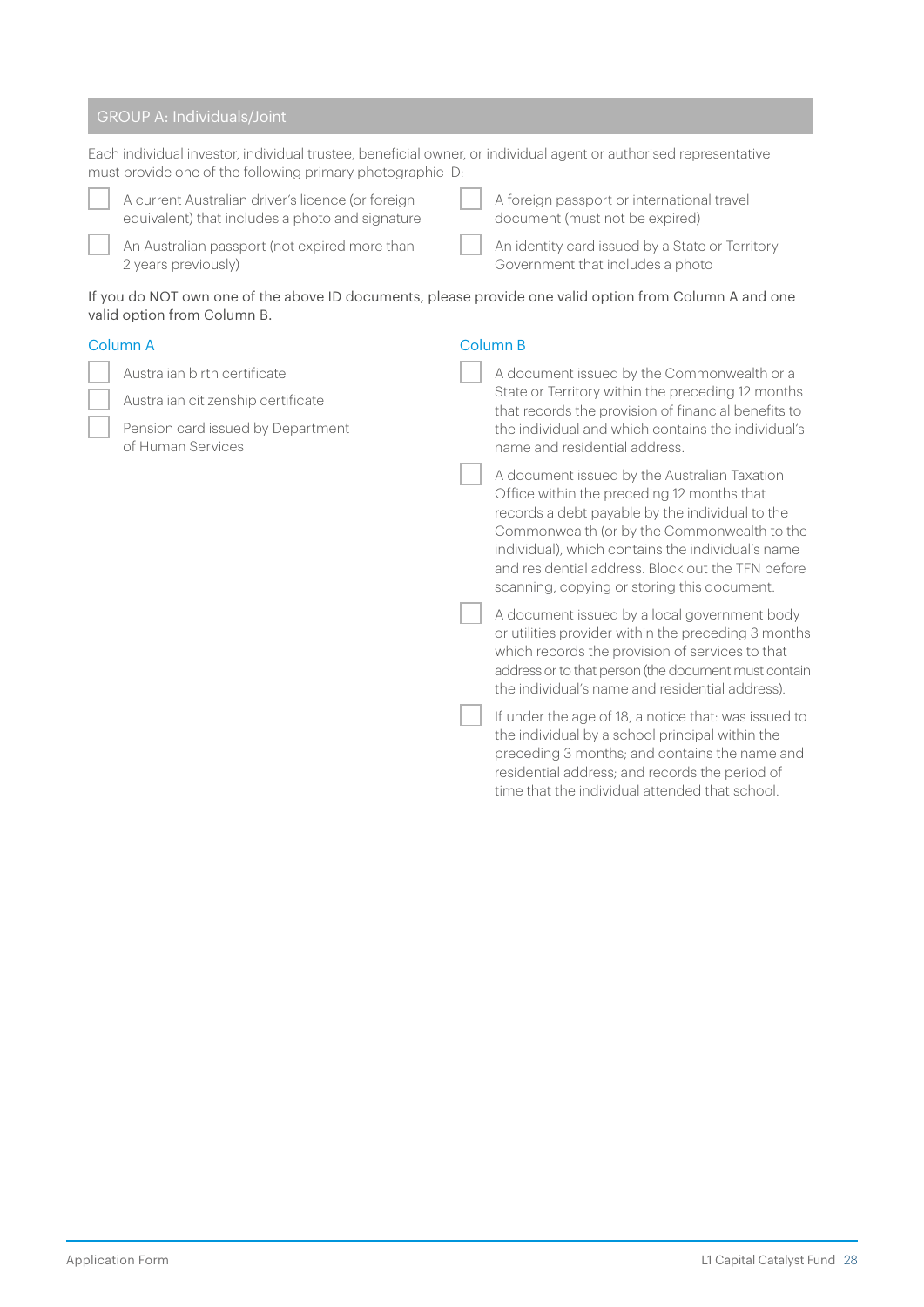#### GROUP B: Companies

| For Australian Registered Companies, provide one                                                                                  | For Foreign Companies, provide one of the following:                                                                                                                                                             |  |  |
|-----------------------------------------------------------------------------------------------------------------------------------|------------------------------------------------------------------------------------------------------------------------------------------------------------------------------------------------------------------|--|--|
| of the following (must clearly show the Company's                                                                                 | A certified copy of the company's Certificate                                                                                                                                                                    |  |  |
| full name, type (private or public) and ACN):                                                                                     | of Registration or incorporation issued by the                                                                                                                                                                   |  |  |
| A certified copy of the company's Certificate                                                                                     | foreign jurisdiction(s) in which the company                                                                                                                                                                     |  |  |
| of Registration or incorporation issued by ASIC                                                                                   | was incorporated, established or formed                                                                                                                                                                          |  |  |
| A copy of information regarding the company's                                                                                     | A certified copy of the company's articles of                                                                                                                                                                    |  |  |
| licence or other information held by the relevant                                                                                 | association or constitution                                                                                                                                                                                      |  |  |
| Commonwealth, State or Territory regulatory                                                                                       | A copy of a company search on the ASIC                                                                                                                                                                           |  |  |
| body, e.g. AFSL, RSE, ACL, etc                                                                                                    | database or relevant foreign registration body                                                                                                                                                                   |  |  |
| A full company search issued in the previous<br>3 months or the company's last annual statement<br>issued by ASIC                 | A copy of the last annual statement issued<br>by the company regulator                                                                                                                                           |  |  |
| If the company is listed on an Australian securities<br>exchange, provide details of the exchange and<br>the ticker (issuer) code | All of the above must clearly show the company's<br>full name, its type (i.e. public or private) and the ARBN<br>issued by ASIC, or the identification number issued<br>to the company by the foreign regulator. |  |  |
| If the company is a majority owned subsidiary                                                                                     | In addition, please provide verification documents                                                                                                                                                               |  |  |
| of a company listed on an Australian securities                                                                                   | for each beneficial owner or controlling person                                                                                                                                                                  |  |  |
| exchange, provide details of the holding company                                                                                  | (senior managing official and shareholder) as listed                                                                                                                                                             |  |  |
| name, its registration number, e.g. ACN, the                                                                                      | under Group A.                                                                                                                                                                                                   |  |  |
| securities exchange and the ticker (issuer) code                                                                                  | A beneficial owner of a company is any person entitled                                                                                                                                                           |  |  |
| All of the above must clearly show the company's                                                                                  | (either directly or indirectly) to exercise 25% or more                                                                                                                                                          |  |  |
| full name, its type (i.e. public or private) and the ACN                                                                          | of the voting rights, including a power of veto, or                                                                                                                                                              |  |  |
| issued by ASIC.                                                                                                                   | who holds the position of senior managing official                                                                                                                                                               |  |  |

## GROUP C: Trusts

| For a Registered Managed Investment Scheme,                 |  |  |  |  |
|-------------------------------------------------------------|--|--|--|--|
| Government Superannuation Fund or a trust registered        |  |  |  |  |
| with the Australian Charities and Not-for-Profit Commission |  |  |  |  |
| (ACNC), or a regulated, complying Superannuation            |  |  |  |  |
| Fund, retirement or pension fund (including a self-         |  |  |  |  |
| managed super fund), provide one of the following:          |  |  |  |  |

| A copy of the company search of the relevant |  |
|----------------------------------------------|--|
| regulator's website, e.g. APRA, ASIC or ATO  |  |

A copy or relevant extract of the legislation establishing the government superannuation fund sourced from a government website

A copy from the ACNC of information registered about the trust as a charity

Annual report or audited financial statements

A certified copy of a notice issued by the ATO within the previous 12 months

A certified copy of an extract of the Trust Deed (i.e. cover page and signing page and first two pages that describes the trust, its purpose, appointer details and settlor details, etc.)

For all other Unregulated trust (including a Foreign trust), provide the following:

(or equivalent) and is thus the controlling person.

A certified copy of an extract of the Trust Deed (i.e. cover page and signing page and first two pages that describes the trust, its purpose, appointer details and settlor details, etc.)

If the trustee is an individual, please also provide verification documents for one trustee as listed under Group A.

If the trustee is a company, please also provide verification documents for a company as listed under Group B.